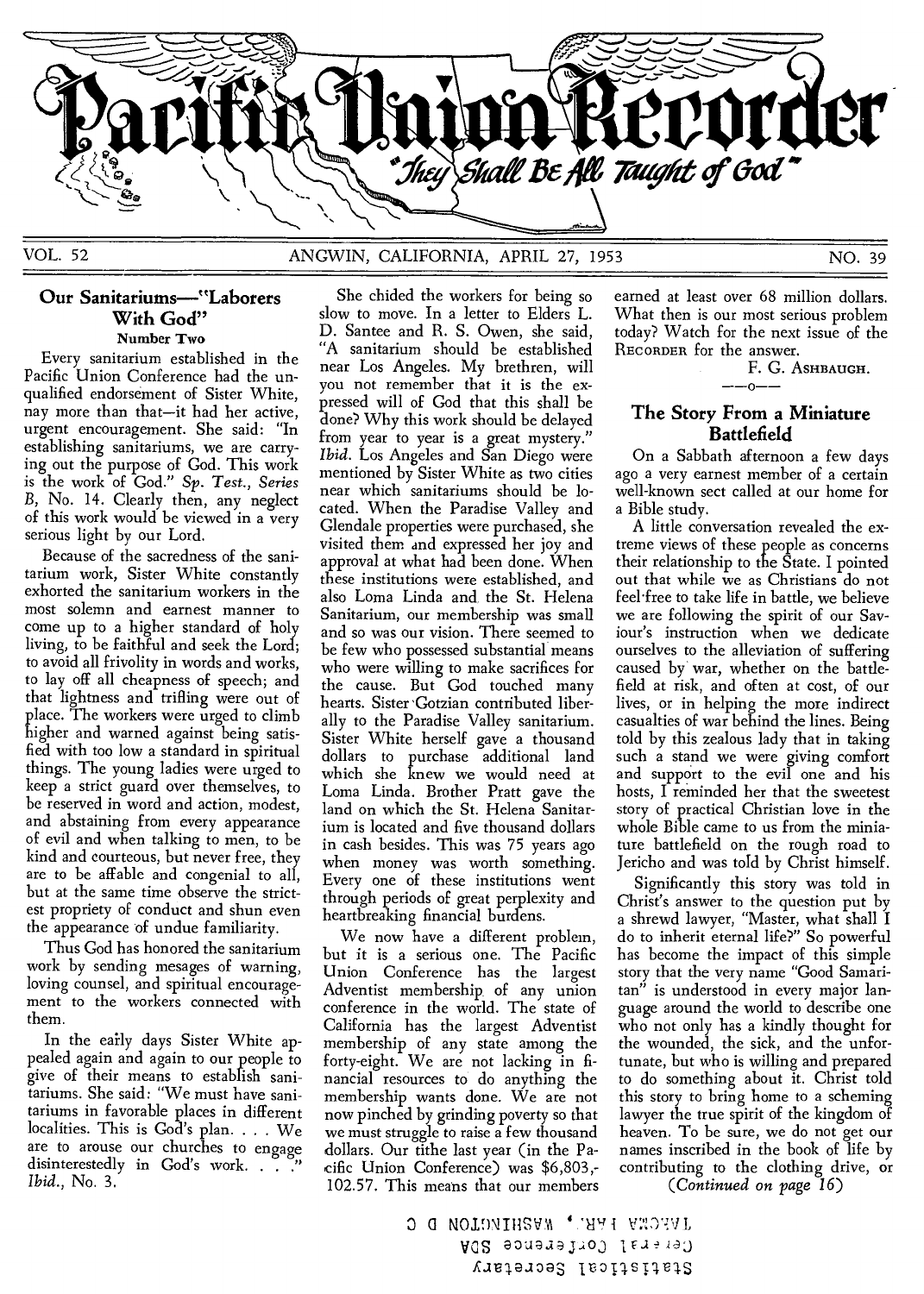#### **Pacific Union Recorder**

VOL. 52 NO. 39 MONDAY, APRIL 27, 1953

Official organ of the Pacific Union Con-ference of Seventh-day Adventists, Box 146, Glendale, Calif.

Published weekly at Angwin, Calif.; fiftyone issues a year.

Address: Pacific Union Recorder, Box 116, Angwin, California. Notice of change of address should give both the old and the new address.

*Subscription Price, 50 Cents a Year* 

| F. W. SCHNEPPER Editor       |  |  |  |  |
|------------------------------|--|--|--|--|
| OPAL STONE Assistant Editor  |  |  |  |  |
| C. L. BAUER Assistant Editor |  |  |  |  |

Entered as second-class matter September 3, 1927, at the post office at Angwin, California, under the act of Congress of March 3, 1879. Acceptance for mailing at the special rate of postage provided for in section 412, Act of February 28, 1925, authorized September 3, 1927.

#### **Sunset Table**

Courtesy of Newton Observatory, P.U.C.

*(Daylight Saving in California and Neyada)* 

| Friday, May 1 |         |                |         |  |  |  |  |  |
|---------------|---------|----------------|---------|--|--|--|--|--|
| Angwin        | 8:01    | Oakland        | 7:59    |  |  |  |  |  |
| Arlington     | 7:33    | San Diego      | 7:30    |  |  |  |  |  |
| Chico         | 8:00    | San Jose       | 7:57    |  |  |  |  |  |
| Eureka        | 8:13    | Phoenix        | 7:10    |  |  |  |  |  |
| Fresno        | 7:47    | Reno           | 7:52    |  |  |  |  |  |
| Lodi          | 7:55    | Salt Lake City | 7:24    |  |  |  |  |  |
| Loma Linda    | 7:32    | Honolulu       | 6:56    |  |  |  |  |  |
| Los Angeles   | 7:36    | Hilo           | 6:43    |  |  |  |  |  |
|               | Friday, | May 8          |         |  |  |  |  |  |
| Angwin        | 8:08    | Oakland        | 8:05    |  |  |  |  |  |
| Arlington     | 7:38    | San Diego      | 7:35    |  |  |  |  |  |
| Chico         | 8:07    | San Jose       | 8:03    |  |  |  |  |  |
| Eureka        | 8:20    | Phoenix        | 7:15    |  |  |  |  |  |
| Fresno        | 7:53    | Reno           | $-7:59$ |  |  |  |  |  |
| Lodi          | 8:02    | Salt Lake Citv | 7:31    |  |  |  |  |  |
| Loma Linda    |         |                |         |  |  |  |  |  |
|               | 7:37    | Honolulu       | 6:59    |  |  |  |  |  |
| Los Angeles   | 7:41    | Hilo           | 6:45    |  |  |  |  |  |

LISTEN EVERY SUNDAY TO THE **OICE OF ROPHECY**  torwand in Staith **.REACHES INTO ALL THE WORLD.**  BOX 55. LOS ANGELES 53. CALIF.

Invite your friends o hear the Voice of Prophecy sermons:

"A Mathematical Prophecy of Jesus Christ"—May 3.

"Husband and Wife"—May 10.

# SIERRA

#### **Attention, L.S.C. Alumni**  Plan to Attend Annual Reunion May 1-3

Alumni of L.S.C. from 1922- 1953 are invited to the annual homecoming week end at La Sierra College May 1-3. Weekend religious services will be conducted by the alumni and there will be recreation and a banquet Sunday.

A business meeting of the Alumni Association will be held at 6 o'clock Sunday afternoon. President and first vice president will be elected for the next twoyear period. At present these positions are held by Willis Risinger and George Harding, respectively.

The banquet Sunday night will include the traditional candlelight ceremony at which seniors of 1953 will be officially welcomed into the association, a report on the progress of L.S.C. by Dr. G. T. Anderson, college president, music, and special features. Master of ceremonies will be Bob Osborn, graduate of '48, treasurer of Central California Conference.

Charge for the banquet will be \$1.25 per plate. Whether graduates or not, all former students of La Sierra are invited.

#### **L.S.C. Band to Tour State**

The La Sierra College concert band will be on tour of California April 26 to May 1. Concerts will be presented at eight academies and Pacific Union College.

In addition to numbers by the entire 49-member band, the program will include solos by Prof. Alfred Walters, violinist; Paul Hill, trombonist; and Ken Lorenz, trumpeter. The Triple Trumpeteers will play two numbers.

Conductor of the band is Professor Walters. Assisting him on the tour will be Eugene Nash, senior music major.

Places to be visited, with the dates of the concerts are: Golden Gate Academy, April 26; Monterey Bay and Lodi Academies, April 27; Pacific Union College, April 28; Modesto Academy, April 29; Fresno and Armona Academies, April 30; and Kern Academy, May 1.

### New **V.A. Regulation Opens Training to More Teachers**

Veterans now teaching school who wish to attend summer school at La Sierra College this year will be eligible to do so if the courses they take apply toward fulfilling the requirements for teacher's credentials, states a recent revision of a Veterans Administration regulation. Formerly only veterans working on a degree were eligible to take summer school work under veterans' provisions.

At present the law applies only to persons who attended school last summer. Details may be obtained from the local Veterans Administration office or by writing to Clarence Laue, Veterans' Adviser, La Sierra College, Arlington, California.

#### Chemistry **Students to Perform Radioactivity Experiments**

Research concerning the effects of radioactivity on small plants and animals will be conducted by the La Sierra College Chemistry Department next year, announces Dr. William D. Leech,. department head.

Equipment now on hand at La Sierra College for carrying out such experiments includes two Geiger counters, one portable and the other for laboratory use, a Geiger tube and shield for measuring the amount of radioactivity of test material, and a "toy" reactor with a neutron flux of six million neutrons per square centimeter per second.

#### **Alumni Give Program Recalling L.S.C. Founding**

A program commemorating the 30th anniversary of the founding of La Sierra College was presented to La Sierra College students April 20 by the Alumni Association. Taking part were La Sierra alumni and seniors of 1953.

Scenes recalling seldom-told experiences of pioneer teachers, students, and denominational administrators were enatced. Script writer for the program was Mrs. Edith Casebeer, class of '28, and narrator was Elder Alger Johns.

#### **Collegian Reunion Concert Planned for May 2 at L.S.C.**

Former members of the L.S.C. Collegians, vocal specialty group, will come from as far as San Francisco to partici-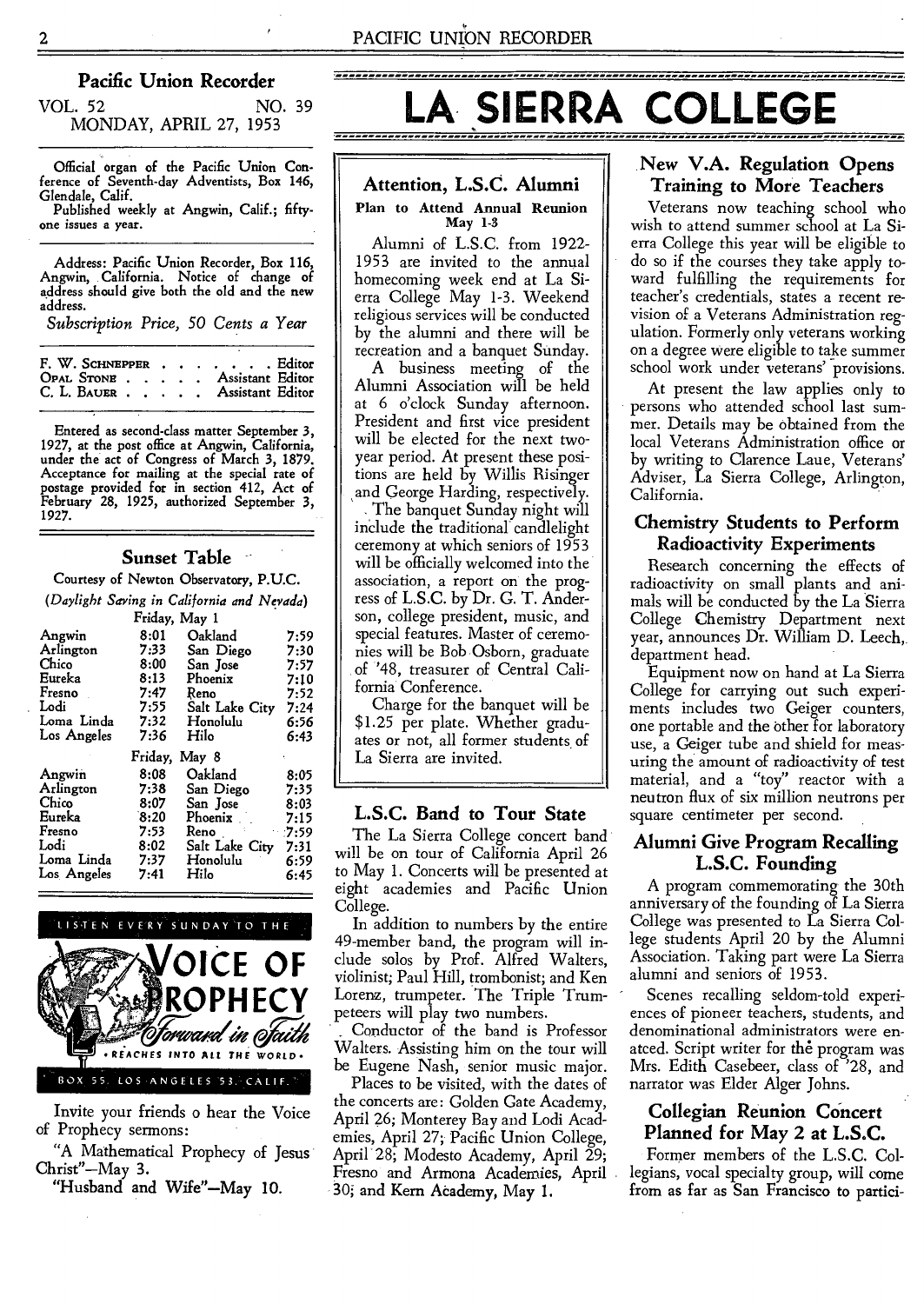pate in the second Collegian reunion concert at La Sierra College the evening of May 2 at 8:30. More than 40 singers representing the Collegians from the year the group was organized in 1948 until the current year will take part in the concert, to be conducted by Prof. John T. Hamilton.

In addition to numbers by the reunion group there will be special solos by individual members.  $-$ 0 $-$ 

#### **E.M.C. and Battle Creek College Reunion**

An outstanding program has been prepared including dinner organ music. All former teachers, students and friends are invited. Come early and visit, May 3, 6 p.m., in the cafeteria of the Glendale Union Academy, 700 Kimlin Drive, Glendale. Dinner \$1.75. Children \$1. Please send reservations at once to the secretary, Mrs. Albert Manley, 5539 Gravois, Los Angeles 32, Calif. **- -** 

### -ი **Health Evangelism Course**

The College of Medical Evangelists' School of Tropical and Preventive Medicine at Loma Linda, is scheduling its third annual course in Health Evangelism, June 29-July 9.

Designed especially for evangelists, pastors, Bible instructors, and responsible laymen, the ten-day course emphasizes the principles of health as outlined in the Spirit of prophecy. Purpose of the S.T.P.M. course is to give ministers and laymen a thorough background in Adventist health principles as they relate to our welfare and church work.

Students will receive nine lectures on the opportunities afforded in medical missionary work. They will listen to six lectures on physiology and receive an insight into the provisions God has made in creating the human body. Other subjects include six lectures and six practical demonstrations of physical therapy and home nursing; ten lectures and three demonstrations in nutrition, cookery and gardening; fifteen lectures on special subjects such as mental hygiene, religion and health, first aid, and effects of tobacco and alcohol on the human system.

A special series of lectures are available for missionaries and mission-appointees. Emphasis will be given to the **nature of tropical diseases and modern methods of prevention. Principles of** 

#### **Should Not Withdraw Tithe Because Displeased with Management**

"Some have been dissatisfied, and have said, 'I will not longer pay my tithe; for I have no confidence in the way things are managed at the heart of the work.' But will you rob God because you think the management of the work is not right? Make your complaint, plainly and openly, in the right spirit, to the proper ones. Send in your petitions for things to be adjusted and set in order; but do not withdraw from the work of God, and prove unfaithful, because others are not doing right." Vol. 9, p. 249.

modern therapy will be presented and control procedures demonstrated.

Tuition for the Health Evangelism course is \$35.00, payable on registration. For further information or assistance in locating living quarters, address Dr. Harold Mozar, School of Tropical and Preventive Medicine, Loma Linda, California.

#### -0-**Young People, It's for You!**

Youth of all the Americas, I invite you to turn your eyes toward San Francisco, California, the city of the Golden Gate, where thousands of fine young people of the Adventist Church will meet for the greatest Youth Congress ever held since the Advent Movement began. The date is June 16-20, 1953. Mark it in red on your calendar and plan now to be on hand when the meeting opens. There has been nothing like it before. It will be one of the greatest mileposts in the history of the young people's work.

From Alaska and Labrador in the far North, to Patagonia on the southernmost tip of South America; from Canada and the United States, from the tropical islands of the blue Caribbean, from the great cities and the wide pampas of South America, to the steaming jungle of the Amazon River and the Indian villages of the High Andes; from thirty different countries and island groups will come the "cream" of the Adventist Church to attend this great young people's **meeting. What a privilege to be there!** 

There you will meet the leaders of the mighty young people's movement from three great divisions: North America, Inter-America, and South America. You will have the privilege of becoming personally acquainted with veteran missionaries who will have a thrilling story to tell of mission advance in all parts of the world. You will hear the courageous testimony of valiant youth of other lands who have endured fierce persecution for the truth's sake. You will see young people whom God has used mightily as soul-winners in the great Share Your Faith movement.

You cannot afford to miss this incomparable opportunity and privilege. This great congress will be educational, cultural, and inspirational. It will greatly enlarge your intellectual, social, and spiritual horizon. It will be far beyond anything ever before planned for the young people of the Western Hemisphere. Remember the place and date: San Francisco, California, June 16 to 20, 1953. N. W. **DUNN. --0--** 

#### **National Medical Cadet Corps**  Camp

Your attention is called to the Medical Cadet Corps Training Camp to be held in Grand Ledge, Michigan, June 30-July 14.

*Who should attend?* Primarily men of draft age.

*What if an armistice is signed?* Your cadet corps leaders will give you due notice if any change in plans becomes advisable.

*What if I am never called into military service?* In that event the cadet corps training will not be lost. Even if you *knew* you would never be called into military service, the cadet corps training is excellent for civilian life and well worth while from that standpoint alone.

*Why should I take the cadet corps training when I will be automatically assigned to the medical department of the army when I am drafted?* **1.** World War II was vastly different to World War I in the way our boys were treated. The faithfulness of the men in World War I had something to do with that. The Medical Cadet Corps program also was a definite and large factor. What assurance do you have that the present favorable attitude of the government will continue if through laziness and neglect we coast along on the **sacrifices of others and drop the very thing that**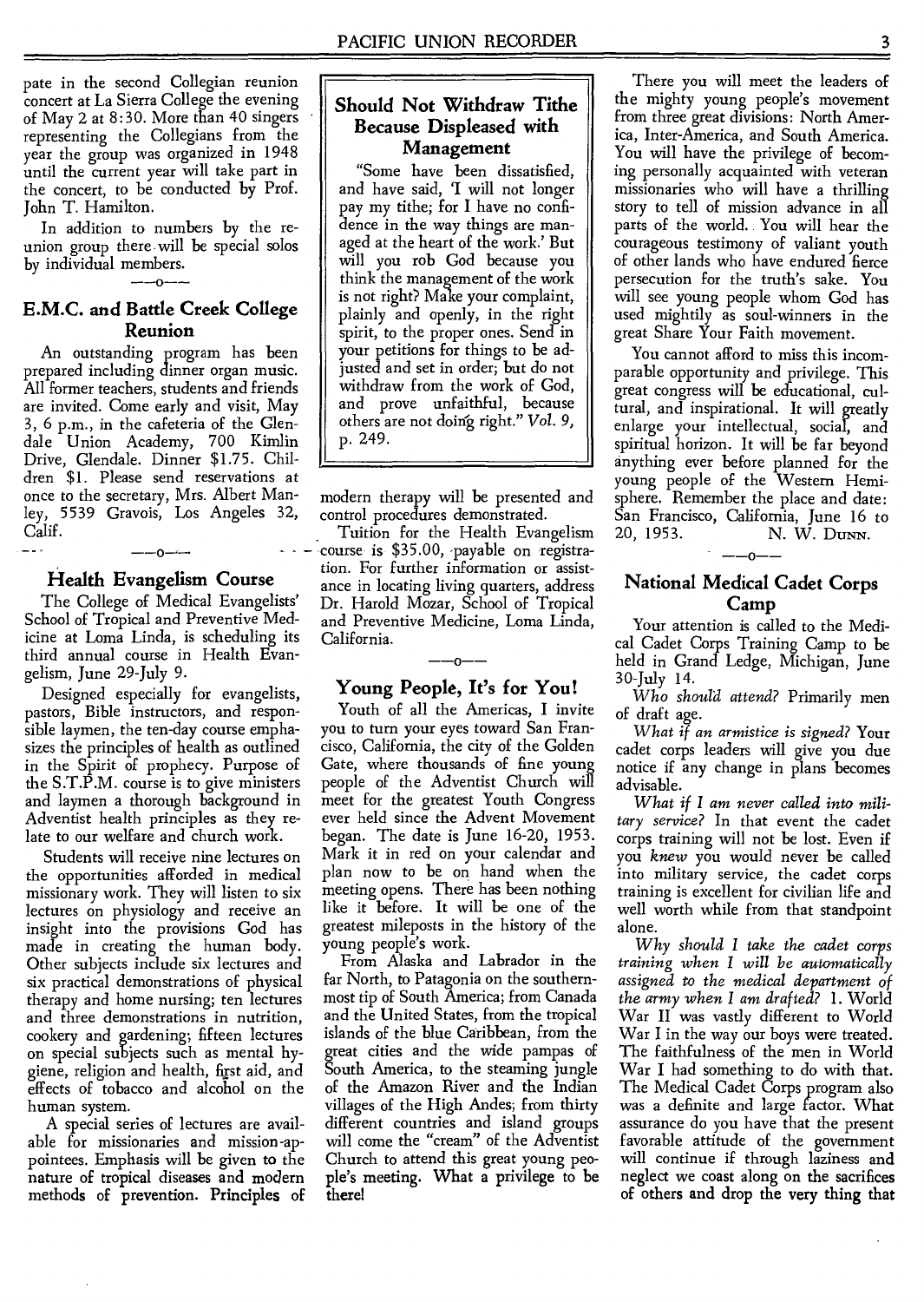turned the tide in our favor in the first place? ,

2. Because of the Sabbath and related problems, Adventist boys must contact their officers long before the average soldier does. Hence the importance of a knowledge of military courtesies and other features of the training.

3. Good grades have a definite bearing on promotions and the attitude of officers toward the soldier. With the cadet corps to your credit, the basic training will be in the nature of a review, and you will stand out as a superior soldier even though you miss Sabbath classes. This will help you tremendously, and those who follow after you.

You will be wise to plan to attend the Medical Cadet Corps Training Camp at Grand Ledge, Michigan, June 30- July 14, 1953.

If your church is not supplied with the leaflet containing an application blank, request it from the War Service Commission, Box 146, Glendale 5,<br>Calif. F. G. ASHBAUGH. Calif. F. G. ASHBAUGH.

#### **Three of One Hundred**

Ever since the story of the Harris Pine Mills gift hit news outlets around the world, bearing the witness of a tithe payer, a growing interest has been noted in the question of tithing.

Now comes information of a nationwide survey made by the American Institute of Public Opinion, known to everyone as the Gallup Poll. Report of it has appeared in the leading papers of the country. This survey was made to find and publish facts concerning the number of tithe-paying families in the United States. It was timed to make an Easter feature story and was released by George Gallup at Princeton, New Jersey, on Sunday, April 5.

"Of the millions of adult worshipers who will flock to Easter services today, approximately three out of every 100 will represent families who believe in tithing," the first paragraph says. "This fact was brought to light in a nationwide survey completed by the American Institute of Public Opinion."

After an estimate that of the 50,000,- 000 U. S. family units today "there are about 1,500,000 families who tithe that is, give 10% of their annual income to the church," these interesting paragraphs explain:

"The survey topic was prompted by a news story from Pendleton, Oregon, recently in which Clyde H. Harris was.



The Scottsdale Chamber of Commerce really gave Ingathering a boost with this sign which was posted for three days on the main street of the town.

We wish every Chamber of Commerce was as favorable as this one! ELLIS W. STORING.

reported to have turned over his lumber business, valued at \$10,000,000, to the Seventh-day Adventist Church.

"Harris explained the gift by saying, 'To me and my wife tithing has always been a basic tenet of the Christian faith.'"

"To determine how many tithe-paying families there are in the country today, staff reporters for the institute called on a randomly selected cross section of households from Maine to California, and asked a member of each family this question: 'Do you know of anyone in your community who tithes that is, gives 10% of his annual income to the church?' "

The story goes on to tell that it was found that 3% volunteered the answer that they themselves or their husbands tithed. Twenty-seven per cent said they knew of someone in their communities who tithed, and 70% did not know anyone.

Several paragraphs then set forth the teaching of Scripture concerning the tithe, quoting texts from the Old Testament that are very familiar to every Seventh-day Adventist.

How revealing is this evidence of the far-reaching influence of the press. Because of the widespread publicity given one true witness, millions are learning the Bible teaching concerning God's plan for the support of the church.

What a challenge to every member to bear faithful witnesses to the truth in

every practice, for today's modern communications can favorably influence many people who know little of the truths that we profess.

J. R. FERREN.

#### **Clothing and Food Received Overseas**

During 1952 the General Conference World Welfare and Relief Depot, located on the campus of the Monterey Bay Academy, shipped clothing and food to a number of needy countries. Korea, Pakistan, India, Africa, the Philippines, Haiti, and Italy were among the countries to receive help. Dr. G. H. Rue, medical superintendent of our hospital at Pusan, Korea, writes:

"We are in the process of clearing customs for the last shipment of 50 tons of food that has come from your Depot. It will not be long before this large shipment will be going out to our people and to others who are in need.

"The two previous shipments (about 100,000 pounds) of clothing have been distributed. Some of this clothing was given to needy people not of our faith. It has created a very good impression. This last winter has been a severe one, and the food and clothing that has come has helped out in a marked way.

"We are deeply appreciative for all the help that you have sent us. Our people at home surely are generous and it is remarkable what has been done."

A letter from Mrs. Shirley C. Johnson, Dorcas Welfare secretary of the West Pakistan Union, to the welfare and Dorcas leaders and workers of America, expresses the great satisfaction and joy that was brought to many poor people through the gift of clothing sent to them during 1952. Her letter to you follows:

"The Christmas season is here, and even though we have not been able to find time to get greetings sent off to our friends in the homeland, I want to let some of you know in the Dorcas Societies how many persons have been helped to have a Merry Christmas this year because of the relief clothing we received here in Pakistan last August.

"We started distributing the clothing near the last of September, as we wanted the poor to receive them at the season when they would need them most. On the day before Thanksgiving we completed our work except,for a small reserve held back for emergencies.

"I have been checking through our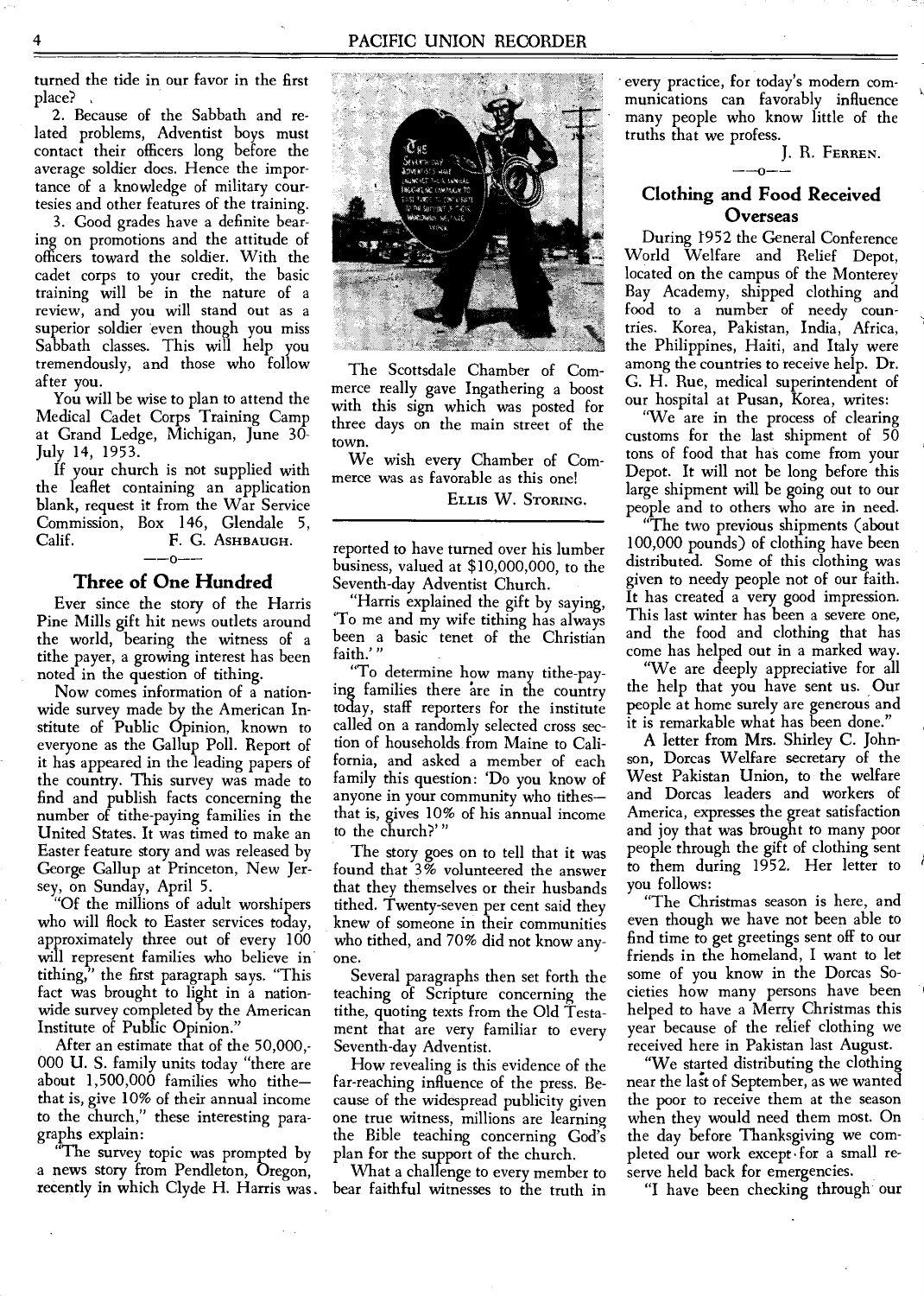brown record book and find that we helped approximately 7,000 people in 66 villages in the Punjab; and 5,000 people in and around Lahore. The workers in Karachi, Rawalpindi, and Peshawar distributed to nearly 4,000 individuals in these centers. Approximately 50% of the clothing was given out to our own members or interested individuals, the remaining to some of the needy among the general public, both Moslem and Christian.

"Here the standard of living is so low that probably well over 50% of the population might be, classed in need. After a certain amount had been distributed and the word passed around, we could not cope with the needs presented. In one day we received 1600 requests for clothing.

"One lady who received a bundle wrote us this letter of appreciation which I thought you might enjoy:

" 'I received your bundle of clothing which you very kindly sent in reference to my appeal to you. May God bless you always. We unitedly pray for your welfare and prosperity as you have clothed our children (11) and us during the cold weather.—Your most humble and grateful servant.'

"It has made us happy to be able to give a certain amount of help to so many, and I knew you would be happy to know how much good your work and giving had accomplished.

"This type or retter work also helps our work to come to the notice of many who might not otherwise know of our, work and message. We pray that the tracts we distributed with the bundles may also be read and bear fruit in the lives of some.

"We wish to thank you in behalf of those who received help. Very many have expressed their desire to let you know of their gratitude, but as they cannot write in a language you would be able to read, that is impossible. We have no doubt found only a fraction of the names and addresses that may have been in the garments, and probably many Dorcas groups did not put their name on any garment. Please pass our thanks along to those you may contact. All of our garments were shipped out of the Watsonville warehouse.

"Many, many thanks from Pakistan, and may the Lord bless all of you in the New Year as you continue to work and give for others."

During 1952 we received at the

World Welfare and Relief Depot over 402,000 pounds of clothing. This clothing was sent here from nearly every state in the United States and even from Alaska. This either has gone to needy fields or will soon be on its way, with the exception of the amount we must stock to care for emergencies. "He that hath pity upon the poor lendeth unto the Lord."

## J. L. Brown.

#### *Signs* **in Doctor's Office Wins Many**

Mrs. Marjorie Siple relates the story of her conversion through, and thrilling ministry with *Signs:* 

"In 1934 I first heard the story of the third angel's message. At that time I was working in Sacramento, California, and came in contact with Dr.



and Mrs. Frank J. Root. I took a few treatments at their sanitarium rooms. They gave me the *Signs of the Times*  and began at once to work for my soul. I was so thrilled over this wonderful news of Christ's soon return that I practically turned my place of business into a Seventh-day Adventist literature stand. At the time I was special representative for one of the largest cosmetic houses in the United States, receiving a salary of over \$200 a week, with all my expenses paid.

"In a few months before I was baptized, I mailed out 75 *Signs* a week to customers from my business. My company tried to 'cure' me of talking about my new-found faith and of handing out literature from my place of business. They sent me from place to place, even to Washington, hoping that if I got far enough away I might forget it. But while in Seattle and Portland, Oregon,

I made some wonderful contacts for Jesus.

"One day Elder W. R. Jefferson, then pastor of the Berkeley Seventh-day Adventist church, felt a call from God to go out and look up new interests. He prayed earnestly that day that God would lead him to some honest heart. The house he stopped at was my mother's. When he told her of his mission, she welcomed him in. He talked to her of the precious promises of God and told her about his faith, inviting her to attend his church the next Sabbath. She then told him of my interest in the Seventh-day Adventist religion and explained that I was soon returning to Berkeley. He urged her to have me attend his church, also.

"A day or two later when I talked with her, she told me of his visit and how kind and interested he was in her spiritual welfare. She asked me to promise her that when I returned to Berkeley I would attend the Seventhday Adventist church with her and my younger brother and sister. It wasn't long before my married sister and her family in Richmond were also taking hold of the truth of God. By following up faithfully the interest started in Sacramento some time before, Elder Jefferson a few months later baptized Mother and 'me. One year later, my sister in Richmond and her family, as well as my youngest sister, were all baptized.

"Inside of three years, nine members of my family were gathered into the fold!

"Mother worked constantly to draw her loved ones and friends into the fold. She lived to see eight of her children and grandchildren take their stand on the Lord's side. Four years later she fell asleep in Jesus, with peace in her heart and a prayer on her lips for the salvation of her children. Today, sixteen of her family have stepped over the line for Jesus, and more are preparing.

"God has given me close to 150 souls in the fourteen years I have walked with Him, forty-two of whom were won in Vista, California, in the last two and a half years.

"By taking out the *Signs of the Times*  and other truth-filled literature and going from house to house as Elder Jefferson did, I have found more souls to study with than I have been able to teach."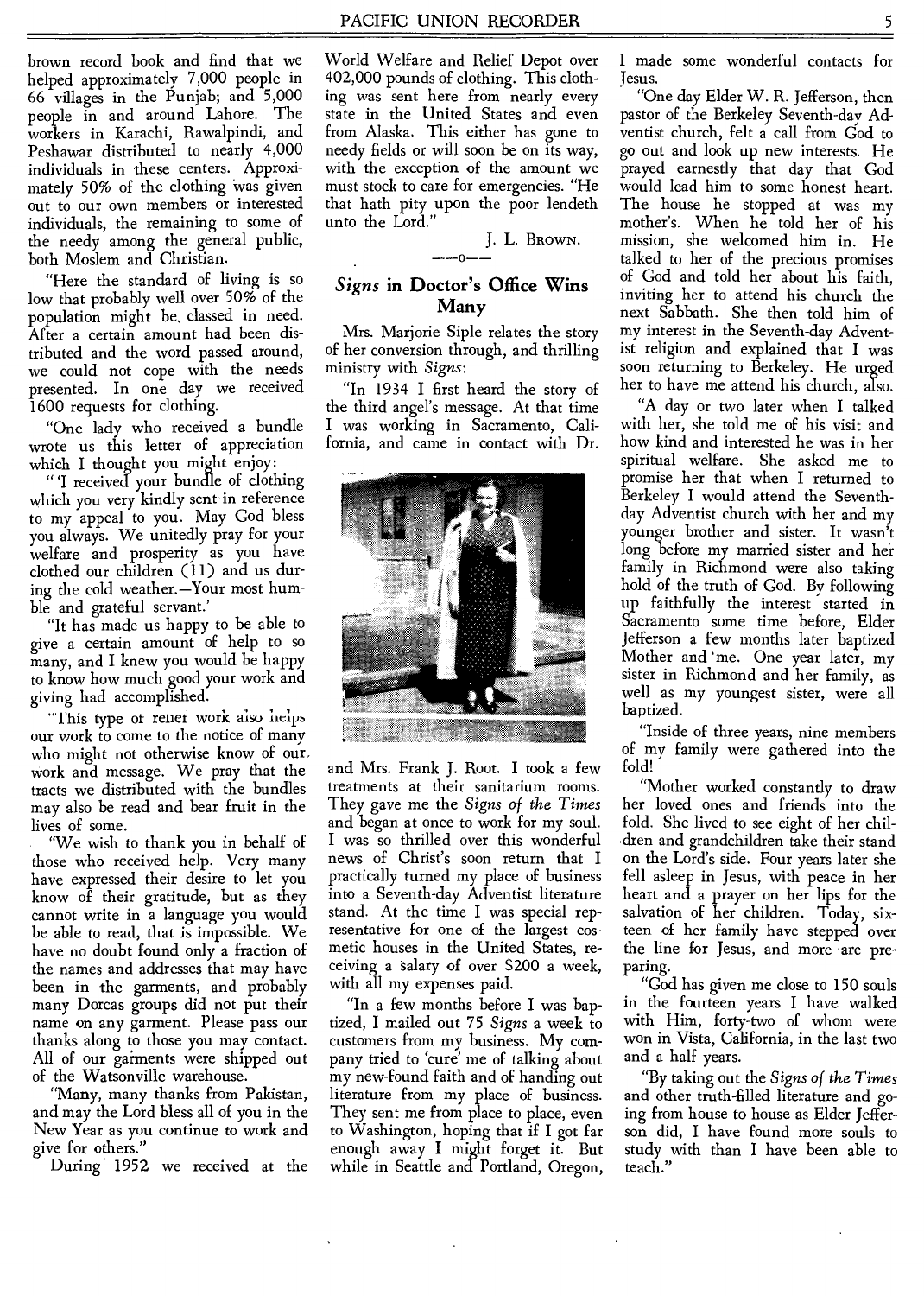#### **Telecast "Builds a Rainbow"**

After reading thousands of letters in the Faith for Today mail, one is sometimes inclined to think that every possible form of appreciative expression has been used. But this week a thoughtful viewer surprised us. Here is a portion of the letter: "My, how we need more men like you in the pulpit to preach Christ and Him crucified! So many folk have storms in life but so few know how to help build rainbows above them."

How beautiful is the thought that the Adventist telecast is helping to build rainbows from the ruins of dark despair. A California viewer wrote: **"I**  heard your telecast for the first time this past week and I found it so inspirational that wild horses couldn't keep me from repeating it word for word to my friends. They listened intently because it seemed to answer the problems most of us are facing."

Trying bravely to carry on after the death of her husband a busy mother said: "You have given me more faith and comfort than I ever had before. I heard the service first soon after my husband's death. I get the feeling that the Fagals and all connected with the service and also the Seventh-day Adventists are so sincere."

Viewers themselves extend the blessings of the telecast: "I try never to miss your program. I teach a Bible class in the Methodist church and **I** often bring the ladies home to see it."

Real victories have been gained as a result of the temperance telecast: "Your prayers have helped me, I know. I have quit alcohol — the craving **I** had for drink has completely vanished. My wife smokes: if you pray for her **I** know she will be able to leave tobacco alone.'

May God's love lead these TV friends into the kingdom so that at last they may stand in the shelter of the rainbow covering the throne of God.

FAITH FOR TODAY.

#### **A Delightful Coincidence**

We are happy to relay some good news from the desk of the editor to all our people that an unusual series of thirteen articles on "Lessons From the Lives of the Patriarchs" will synchronize with the Sabbath school lessons during the second quarter of 1953, appearing in the *Signs of the Times* from April 1 to June 30, inclusive.

This series from the versatile pen of our Elder R. F. Cottrell, who has endeared himself to our people, will parallel the Sabbath school lessons, and will thus provide for our believers everywhere, and their relatives and friends for whom they are sponsoring *Signs,* a most inspiring and illuminating supplement to their weekly Bible study.

Corresponding with the second quarter Sabbath school lessons, , the articles will be as follows:

"The Days of Creation," "The Age of Giants," "The Flood of Noah—Fact or Fiction?," "Noah and the Rainbow Promise," "Noah's Family and the Tower of Babel," "God's Ambassadors to Palestine," "Tenting Toward Sodom," "The Triumph of Faith," "The Family Problems of Isaac and Rebekah," "An Exile's Flight and Return," "Joseph, the Favorite Son," "Joseph, the Prime Minister," and "The Legacy of a Great Prince."

This series of articles, if prepared in book form, would necessitate an investment of all or most of the cost of a yearly subscription for *Signs* during the period of the Crusade—\$1.85. Thus, the above-mentioned series, with approximately 500 additional article features, will be presented through the period of the subscription year.

We are certain that, in addition to

### '••••••••.0••••••••••••••• '•••••••`,.••••••••••••''p i•••..`..• • •'•••••••••••••••••.• •••••..

#### **PLANNING FOR ...**



#### **THE UNEXPECTED**

**THERE ARE THINGS YOU CAN DO To Make Yourself Ready •** 

Send for the free bulletin **HOME STUDY INSTITUTE Takoma Park Washington 12, D. C.**  ;`"`-`4-\*'''\*1;4:444:444:4;•tgr;4:4 -•W

their sponsorship of *Signs* for those on their prayer list, all our church members will want to subscribe for themselves, and thus enjoy this excellent supplementary reading on the Sabbath school lessons, with many additional features scheduled to appear during the coming year.

*"Signs"* makes friends, wins souls.

#### **Arizona**

G. H. AUSTAD, Pres. M. E. **HAGEN,** Sec. 2601 East Thomas Road, Box 5277 Phoenix, Arizona Telephone AMherst 6-3342

#### **Precious Possessions**

The most prevalent mental disease in the 20th Century is the obsession to possess things. Our entire civilization is overlaid with the idea of getting something and keeping it.

In each social area there are "getters" -to the banker it is notes, loans, money, mortgages, securities and property. To the violinist it is the Stradivarius, and to the society belle it is jewels. Nations also have their valuables stashed away.

In terms of value, the above are as tinsel. Relentless rust, insidious moths, and the material values lowered by time will extract from all of these things the power and the charm which they now possess. The Master has said, "Lay not up for yourselves riches, where moth and rust doth corrupt."

Our church has wonderful young people. They are not to be compared with properties. They are priceless gifts to the church. They carry in their own minds and hearts their own destiny, and at this time when millions are footsore from chasing the dollar, and multi-tudes have found wealth and lost happi: ness, the church's future depends on them.

How marvelous that our church has more than a mere possession of its children. In them it has a delightful heritage. Our church must aid its young people in securing knowledge and experience. Thus it was that decades ago our organization carefully planned for the church school with the Bible as the center of its curriculum. Later came the JMV Camp, Book Clubs, Pathfinder Clubs, Progressive Classes, Youth Congresses, etc.

We have tended to neglect those who have finished school. It is for this group especially that the Youth Congress at San Francisco, June 16 to 20 has been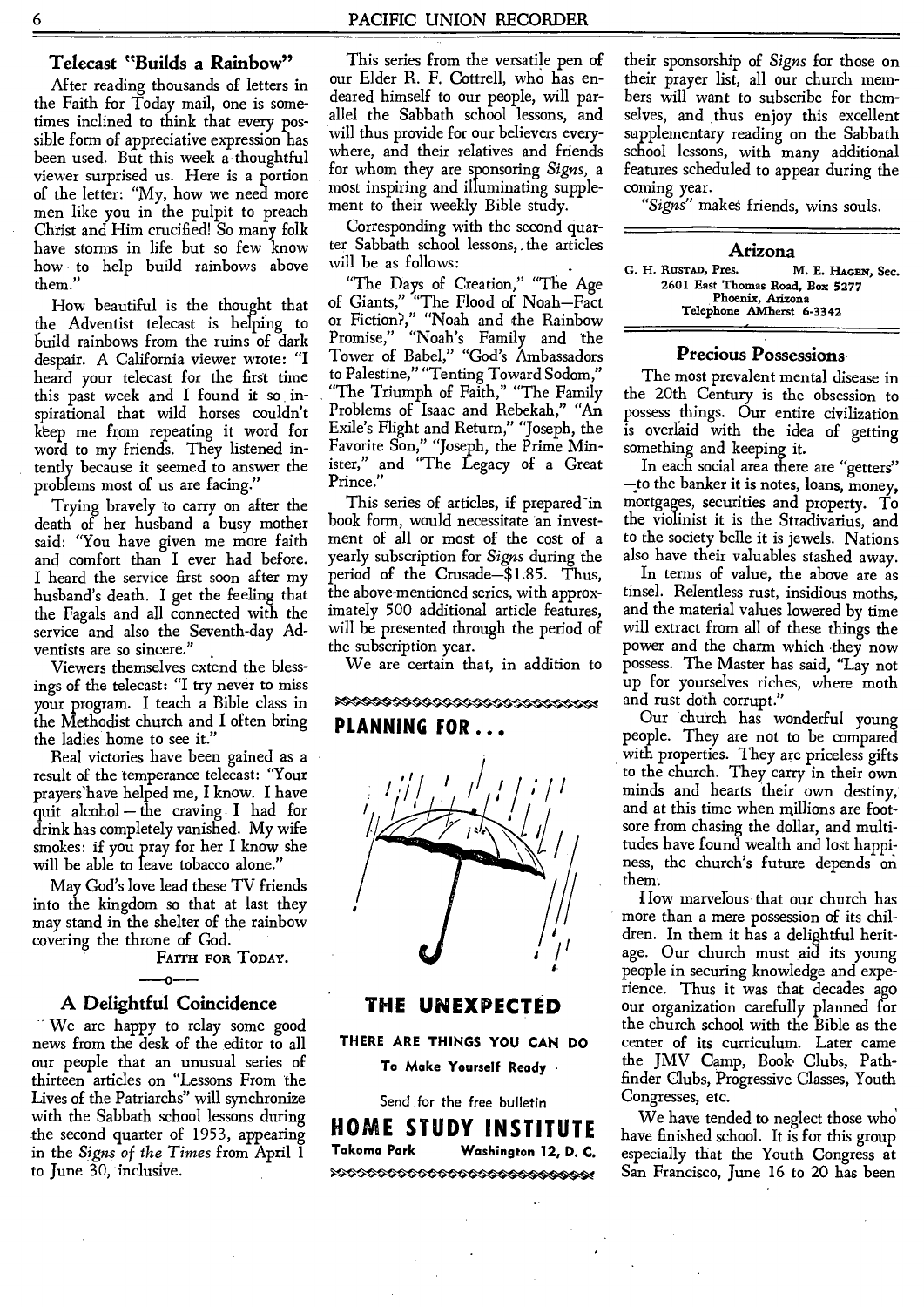arranged. This Congress is to be really stimulating. We hope that a real inspiration will come to the tall, teenage group who are about to mount life's podium for their initial bow into the realm of wide responsibilities. We are hoping for a very large offering in the Arizona Conference on April 25—our conference committee has authorized a Conference-wide offering at the eleven o'clock hour on this date.

We have a large financial goal to reach since Arizona's portion of the total General Conference fund is to be approximately \$700 in cash. If you have not contributed, it is not too late to place a gift in an envelope and hand it to your church treasurer.

> R. L. Hubbs.  $-$ <sup>n.</sup>

#### **"Brush Valley Adventure"**

"This cow doesn't give milk," said Bruce, stretching his fingers, "why I can't even take it away from her!" This was one of the first experiences of thirteen-year-old Bruce that had spent all of his years in the city.

Because of the illness of his mother and counsel of a physician the family moved to the country. Brush Valley was the territory into which they moved and many new adventures awaited Bruce.

Juniors will find this a most interesting book of true experience to learn how a Seventh-day Adventist solved his problems. Your Book and Bible House will be pleased to send your copy promptly. The price is \$2.50-postage extra, please add sales tax where necessary. M. E. HAGEN.

**The Bible Correspondence School** 

The Arizona Conference is still conducting the Bible Correspondence school and some of the responses give us courage to.continue. For the first quarter of 1953 we note that three of our students were baptized.

During the month of March, 893 lessons were received and marked in this office, and within the same period 491 letters came in, many of them expressing marked appreciation for these courses. Here's how some said it—

"These lessons bring joy and comfort to me."

"This course is certainly clearing problems I have had all my life as to prophecy."

"I sure love these wonderful lessons. They make me so happy, and answer so many things."

"I am getting so much out of these lessons. It thrills my heart to search the Scriptures for the answers. God bless you and the good work you are doing.

"I am very happy that the Lord has provided this wonderful course. I enjoy these lessons very much."

A prison inmate writes—

"I am greatly indebted to you for making this Course possible for me to come closer to our Lord. I feel so much better since starting these lessons."

Let us continue to pray that the Spirit of the Lord will convict many hearts of the need to take their stand for the truth.

C. E. ELDRIDGE, *Supervisor. --0--* 

#### **News Items**

Elder Owen Jones from Winslow writes that the Ingathering is onward in the Winslow area. In two days they solicited over \$300 and the children have been going out in the singing band and are finding a ready response to the Ingathering appeal. We are glad for this good word!

On April 18, the first meeting was held in our new Springerville church. This group though few in numbers have worked long and hard to get a place of worship and we are glad the building has been completed.

The baptisms reported for the first quarter total thirty for our conference: Elder W. R. French, 2; Elder W. C. Hankins, 2; Elder A. R. Holt, 14; Elder F. D. Rusche, 4; and Elder W. W. Scott, 8.  $\frac{3}{2}$ 

#### **Academy Adds -an Organ**

For several years the music department of Arizona Academy has been looking forward to acquiring an electric organ for the chapel. A year ago a special effort was made, but the full amount of funds was not raised.

Last fall a campaign was launched to make the "dream" a reality. Eighteen hundred dollars was needed to make a success. Students and teachers cooperated and with the help of the school friends and patrons the needed amount was pledged or paid in cash and the latter part of March the Hammond was moved into the chapel. Some lessons are being given but more than that it provides that needed "touch" to make our worship periods more in keeping with what they should be.

B. R. RITz.

#### **Tempe Baptism**

Sabbath, March 14 was a high day at the Tempe church. Eight precious souls were buried with their Lord in baptism.

The strong "right arm" of our work, the medical work, had its full share in sowing the seeds and in harvesting this good fruitage.

The faithful ministry of doctors, nurses, laymen and ministers is the divinely appointed service combination by which the Lord will finish His work on earth.

There is a growing interest in and around Tempe. And, under the blessings of God, we anticipate other baptisms in the near future.

W. W. SCOTT.

### **Nevada-Utah**

ANDREW FEARING, Pres. I. E. ANUNSEN, Sec. 185 Martin Ave., P.O. Box 1470 Reno, Nevada

#### **"Your First Thoughts"**

It would be difficult to imagine Christ while on this earth, entering into His day's activities in the morning without first thanking His heavenly Father for the bountiful blessings that had been meted out to Him, and dedicating His life to God for a day of rich service. Surely, the strength of all our service lies in the measure of power that attends our efforts, particularly, if that power comes from heaven. Prayer is the key that unlocks the storehouse, where this wonderful power is waiting for us. Daniel prayed three times a day. His first prayer was early in the morning, before he started his labors for the day.

From several sources in our great denominational work have come devotional aids which help to direct our attention in the morning to our heavenly Father, and to Jesus, His beloved Son, who gave His life for us. There is the Morning Watch Calendar. A text is listed for each morning. Each gem is like a sparkling diamond, appropriately fixed in the setting of life. Without it the setting is unbalanced.

Another devotional aid is the book for this year, My Life *Today.* Those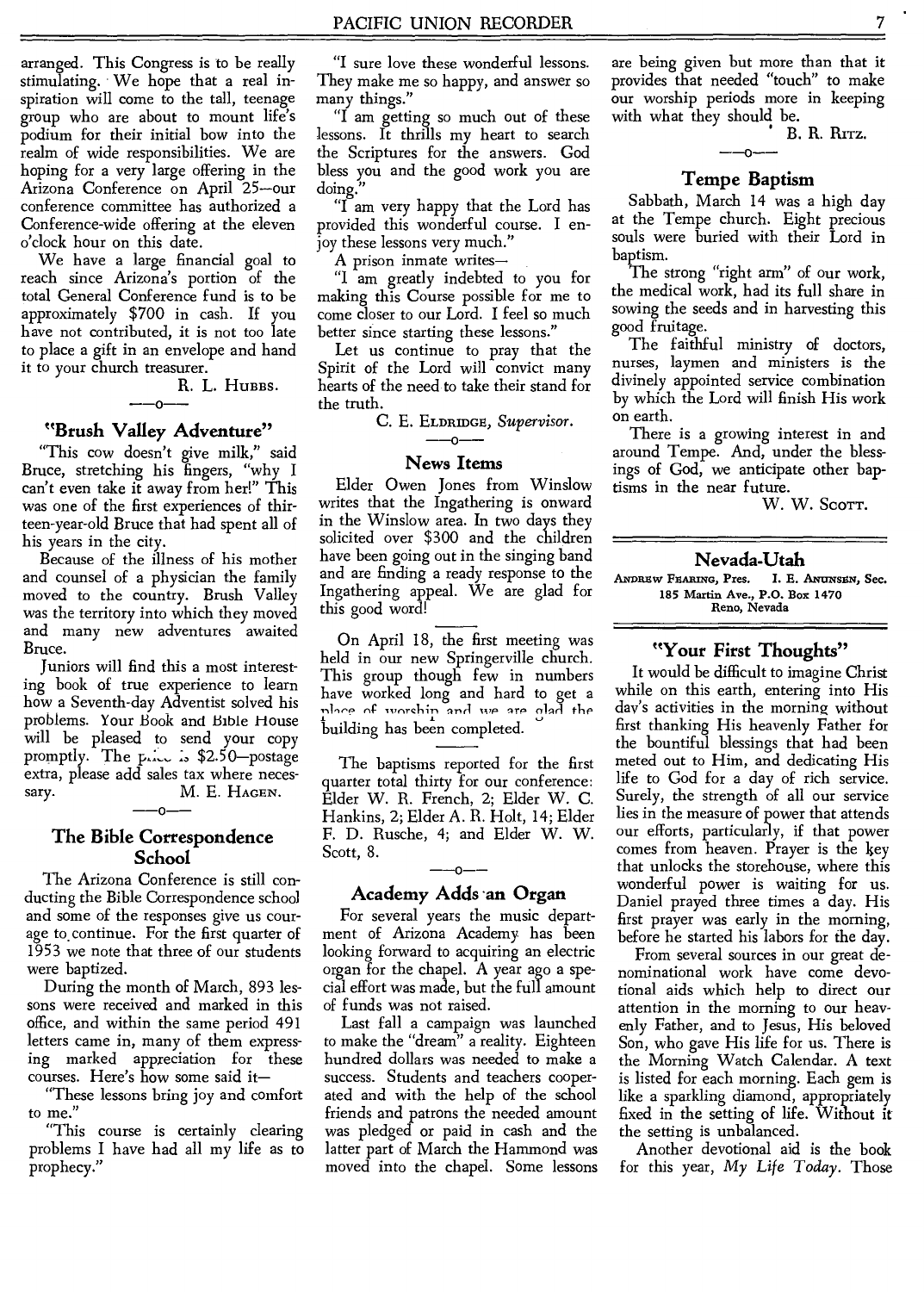who have this book, and are following it each morning, I am sure will testify with me that no better devotional aid in the series of these day-by-day books has been prepared for us. Each morning the reading is richer than can be measured. It is filled with inspiration, strength, determination and incentive for the day. You cannot afford to be without it. Because of the organization of the Morning Watch Calendar, and the little book, *My Life Today* it is difficult to find anything else to take their places. If you do not have these books, why not order them from your Book and Bible House this very day, and then let us strengthen our day's endeavors by faithfully coming to God each morning. "Let your first thoughts in the morning be of God." Come to Him with thanksgiving and reconsecrated devotion, and your day will mean much more to you in happiness and accomplishment. HARRY M. LODGE.

#### **Hawaiian Mission**

C. E. **ANDROSS,** Pres. ERNEST L. Hann, Sec. 1026 South King St., Honolulu, T.H.<br>P.O. Box 4037 Telephone 969 Telephone 969345

#### **"After Many Days"**

One of the Voice of Prophecy students in Maui completed the lessons up to the Sabbath question and wrote that he had to prepare vegetables to be shipped so he could not keep the Sabbath. He sent a gift of \$10. I encouraged him to keep on studying even though he could not keep the Sabbath at that time. He and his family also attended some meetings in 'a school house which Elder MacLafferty was conducting at that time. This was about seven years ago. We have been praying for those who are convinced they should keep the Sabbath, but are not keeping it due to certain circumstances.

One day last July one of our members told me that a man who knew me had moved next door to him. At once I went to see him and this was the same Voice of Prophecy student of Maui. Soon afterwards he moved to Kaneohe and there he received the sad news of his son's death in Japan. The son was doing civilian work after serving in the army. We tried our best to help him when he did not have many friends and our church conducted a funeral service at the Punchbowl Memorial Cemetery. After the funeral was over we had studies with this family of five. Miss Florence Tamanaha gave studies to the children and they all took the Voice of Prophecy lessons. In February this man became sick and was taken to the hospital. Dr. Chang and I visited him often. He did not seem to improve but rather became worse. One day when hope of his recovery was about gone we had special prayer for him and very abruptly his condition turned for the better and he was released from the hospital a few days later.

How happy we were on Sabbath, April 11, to see Mr. and Mrs. Shimabukuro and their three children baptized in our new Kailua church baptistry and join ranks with God's true church.

SHOHEI MIYAKE.

#### $-0$ --**Sabbath School Workshop**

On the recent visit of Elder Breitigam, the churches on Oahu assembled to organize a Sabbath school workshop. Mrs. Barber, wife of the printshop manager of Hawaiian Mission Academy, was elected unanimously as leader with Mrs; Barger as her assistant. Amy Nakamoto, Mrs. Bill Hong, and Mrs. Gordon MacLafferty were chosen as secretary, assistant secretary, and treasurer respectively.

Our first meeting after our organization was held at Aiea church. Present were about fifty leaders and those interested in the children's divisions of their Sabbath schools. Mrs. Barber opened the meeting with prayer and read some challenging passages regarding Sabbath school work. The main part of the afternoon's meeting was conducted by the children's division leaders of the Aiea church: Eddie Kakazu, primary; Mrs. Ruth Otsuka, kindergarten; and Mrs. Kay Kaeka, cradle roll. The rest of the afternoon was spent in copying and collecting objects and pictures to improve our various Sabbath schools.

Amy Nakamoto.<br>---0---

#### **Demonstration Dinner Served**

A beautiful evening, a congenial company of friends on the Hawaiian Mission Academy lanai in beautiful Honolulu. This was a demonstration dinner by the Home Economics department of the Hawaiian Mission Academy. The decorations were most appropriate and the entertainment most interesting. The dinner was well planned, well prepared, well served and certainly greatly enjoyed. The young hostesses were gracious and cultured in their entertaining, reflecting the careful training and example of the one in charge of the Home Economics department.

Mrs. Oshita is well prepared for her work. She is a gracious hostess in her own right and a natural teacher and instructor. Teachers are first born and then made.

Here is hoping and planning for a well-equipped, well-housed department for the class next year. Then we shall see a departmnt that is a credit to Hawaiian Mission Academy, a blessing to the community, an asset to the Islands, and an example of what can be done in our schools to prepare the young women for lives of usefulness in their homes here and a blessing to any mission field wherever God may call them. W. W. RUBLE.

#### **Central California**

R. C. BAKER, Pres. R. E. OSBORN, Sec. 435 North Third St. Telephone Cypress 2-3987 Mail Address, P.O. Box 580 San Jose 6, Calif.

#### **Special Offering—May 2**

A special offering will be taken in all churches of Central California, May 2, for the Pan-American Youth Congress transportation pool. Offering goals have been mailed to all churches by the conference MV secretary, and we urge our members to give liberally, in order to reach these goals.

We are privileged to be hosts for this Congress right here in San Francisco. Since the transportation allowances are made up on a pooling basis, this offering will be to help young people from distant places to receive inspiration, too. ROBERT E. OSBORN.<br>---0---

#### **Golden Wedding**

Elder and Mrs. F. H. Conway of Cathay, California, have just observed their fiftieth wedding anniversary. They were given three happy surprise celebrations by their friends, with three minister friends reading a service: Elder M. L. Venden at Fresno; Elder Baerg at Mariposa, and Elder Bentz at Modesto. There were fresh carnations leis for them from Hawaii, flower girls, wedding cake, programs, and all that goes with love of friends.

Elder and Mrs. Conway have labored in nine states, four provinces in Canada, and had charge of the work in the Hawaiian Islands for a number of years.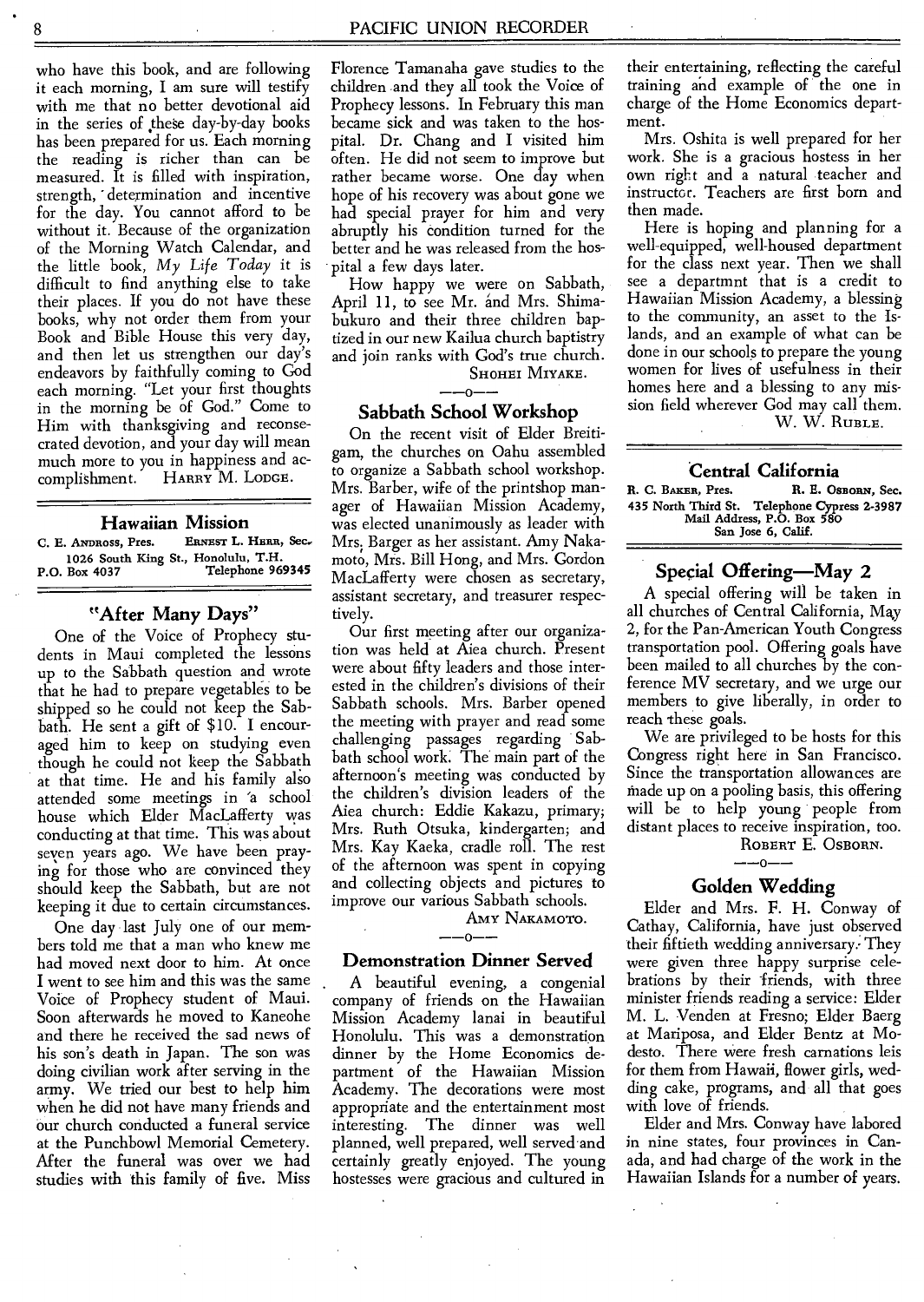For the last seven years, although retired, they have cared for our work in Yosemite each summer.

The Conways have spent over sixty years in giving this last message and now look forward to the finishing of this glorious message, the home above, and eternal life. They would be happy to receive cards from their many friends. --o--

#### **A Word of Appreciation**

It seems that an expression of appreciation should be in order. Very often we are the recipients of many good things, yet give little thought to the people or the organization which is responsible for bringing these things to us.

I am thinking of the great blessings being constantly brought to us by the Pacific Press and our other publishing houses. Through these mediums a constant flow of material is being made available to us which may be a wonderful source of help to every member of the home. To these books, magazines and tracts, we go for spiritual help, for instruction, for inspiration and for profitable entertainment. They keep us in touch with the onward progress of our work in its forward march around the earth. They are a most welcome and effective medium for giving the message to those around us.

Yes, we are blessed above all people in the wealth of helpful material coming to us from the presses. Let us determine to make full use of them. It will strengthen us and greatly help in keeping us alive in the service of God and in the love of this message. Surely we must thank God for these constant blessings as we continue to read and study these pages of truth, and let us determine to make a still greater use of them in the future.

If you are looking for suggestions the recent book, *Highways to* Truth by Elder A. Lickey, presents a new approach to many of our doctrines and is a most helpful volume. Also the two books, *Highways to Happiness* by C. L. Paddock and *The Glory of the Stars*  by Merlin L. Neff, are most outstanding in the field of senior young people's books. For our juniors the new book, *Brush Valley Adventure* by Betty Sterling, is a most fascinating human-interest story.

You may order directly from your Bible House, but preferably through your church missionary secretary.

C. S. JoHNsoN, *Manager.* 

#### **Grandparents!**

Occasionally I am constrained to say, "Thank God for wonderful grandparents." Grandparents who have a deep interest in their grandchildren, and want to see them saved in the kingdom more than anything else in this world.

Many of these grandparents choose the Wawona way of helping the children. And it works! A grandmother came to me last week and said, "Thank you so very much for what you did for my grandson last year at camp. He came home such a better boy."

Camping at Wawona does develop better boys—and girls. It is a spiritual camp meeting for boys and girls; a summer training camp program with an emphasis on helping youth to overcome their problems.

Let's make sure all boys and girls camp age are in their respective camps this year. Why not send for one of the descriptive folders for Wawona. Box 580, San Jose, California.

Henry T. Bergh.<br>——0——

#### **Second Baptism at Campbell**

The Campbell church rejoiced again when eight dear souls followed their Lord in baptism. This is the second baptism since Elder H. H. Hare and his corps of lay workers began their "Adventures in Prophecy." Interest continues, and the third baptism is in evidence. Please continue to pray for the work in Campbell.

GLENN D. SWINGLE.

**Southern California**<br>**R. R. BIETZ, Pres.** A. G. Mus A. G. Munson. Sec. P.O. Box 969 1535 East Chevy Chase Drive, Glendale, Calif. Citrus 3-6231 CHapman 5-1876

#### **It Pays!**

Yes, it pays to be a faithful Sabbath school secretary and send your Picture Rolls to the mission station assigned to you. A letter from Brother Mansell, director of the Missao De Munguluni reads:

"Dear Brother Kott:

"Thank you for the Picture Rolls... . The Picture Rolls came and we are putting to good use.

"You would be happy to see the natives look at the pictures and ask questions. And better still to see the lay preachers handle the material. This is

a Catholic country and the priests are giving much trouble. . . .

"By the use of the Rolls we have in the Hearers Classes over 1000 souls! I hope to baptize at least 300 next year if they can be well prepared. The pictures make an impression that makes the people greatly impressed. The Lord can use such material to cause the native to dream and believe the message, because they are greatly impressed by visible things and pictures, so it is the R. C. is so successful in deceiving by images. Please send us all you can. We can use another 25 this year easily. Thank you for what you can do. Five in a package registered is best."

Another similar letter from Brother F. C. Sanford from Northern Rodesia says, "We are receiving a nice supply of used picture rolls and these are distributed through the agency of our district leader."

We do appreciate the good work of our Sabbath schools in their great missionary interest and God is manifestly blessing. It pays! Keep up the good work. CLARENCE C. KOTT.



"The officers and teachers in the Sabbath school need the guidance and instruction of the Holy Spirit, that they may be true educators, able to inspire thought, and to bring to remembrance the things that they have taught their pupils. It is the office of the Holy Spirit to bring to mind in clear distinct lines the words and works of Christ, that those who teach concerning the Redeemer of the world, may have power to lift up Christ before the minds of their classes. In all the arrangements of the Sabbath school there is need of the help of the Holy Spirit, in order that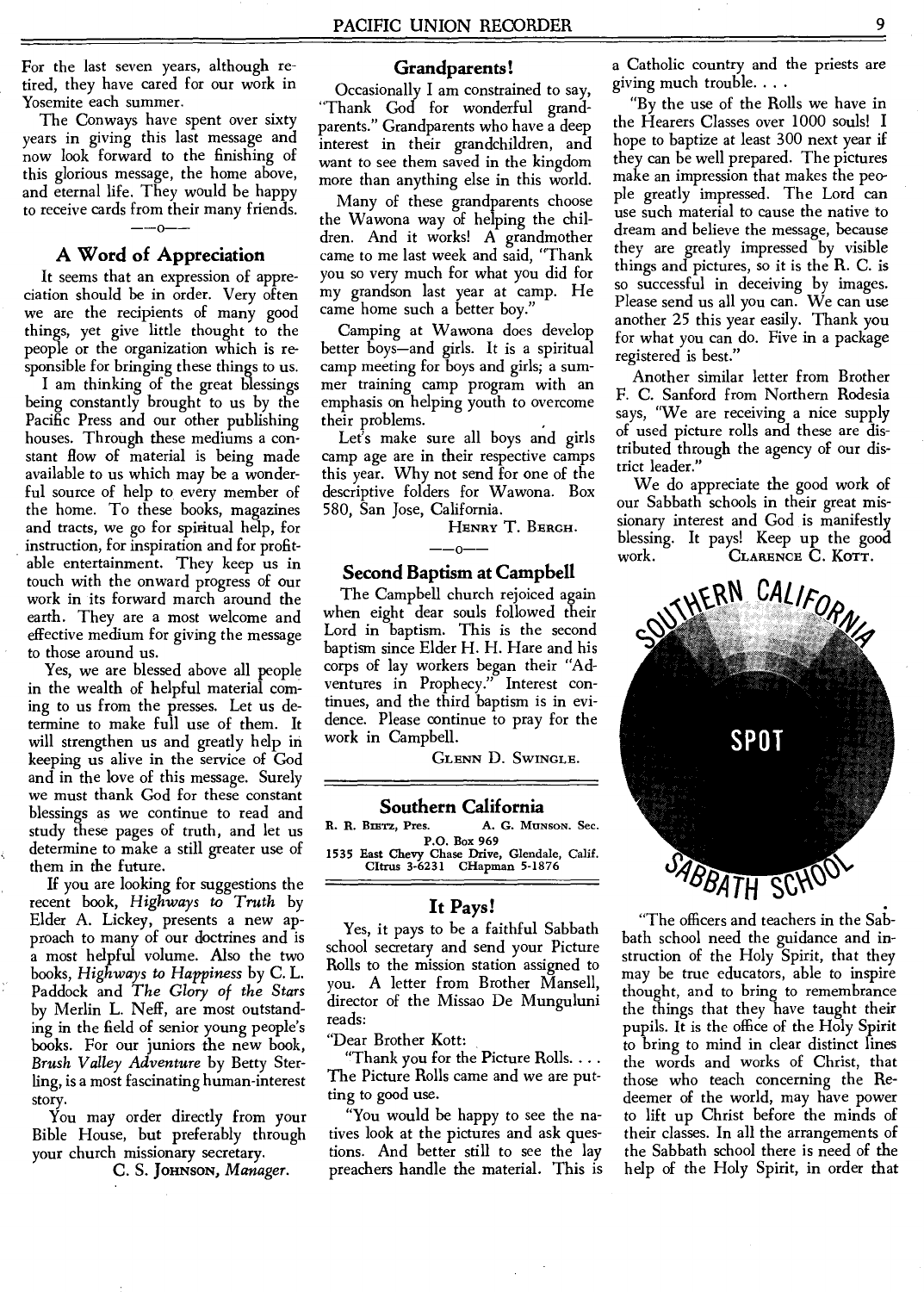

#### **Southern California Conference Office**

Glendale's mayor, Paul Burkhard, officially opened the new office building of the Southern California Conference in a ribbon-cutting ceremony held February 26 during open-house festivities. After the opening hundreds of visitors were taken on guided tours of the build-

men and women may be chosen to fill the responsible positions of superintendents, officers, and teachers, who are men and women of God.

"There is a broad field in Sabbath school work, that needs to be diligently cultivated, and that is to inspire our youth to give themselves wholly to the Lord, to be used by Him in His cause. There should be zealous, faithful workers in our Sabbath schools, who will watch and discern upon whom the Spirit of God is moving, and cooperate with the angels of God in winning souls for Christ, There are sacred responsibilities intrusted to Sabbath school workers, and the Sabbath school should be the place where, through a living connection with God, men and women, youth and children, may be so fitted up that they shall be a strength and blessing to the church. They should help the church upward and onward, as far as it lies in their ability, going from strength to greater strength.*'—Testimonies on Sabbath School* Work, pp. 91, 92.

The Sabbath school is our appointment with our God. The church at study should have every member present. The Sabbath blessing, recorded in Isaiah 58:13, 14 will be given to him who keeps his devotional and study appointments on the Sabbath. "Acquaint now thyself with him  $(God)$ ,  $\ldots$ thereby good shall come unto thee . . . and lay up his words in thine heart. ing and were given souvenirs depicting the conference departmental work.

Located at 1535 East Chevy Chase Drive in Glendale, the new office building is centrally located to serve the 14,- 833 members living in Los Angeles, Santa Barbara and Ventura counties.

Thou shalt make thy prayer unto him, and he shall hear thee," Job 22:21, 22, 27.

The person that absents himself from the Sabbath school has lost a large portion of the spiritual refreshing that comes through Christian fellowship and Bible study.

Make Sabbath school a "must" in your church experience.

J. A. Simonson.<br>——o——

#### **A Message From a Colporteur**

Colporteurs should know the answers to questions the people ask. I believe they usually do, but a question was asked by one of my prospects that I am still unable to answer in its entirety.

Like many serious-minded folk, she was wondering when the end would come to all the war, crime, violence, storms, floods, quakes, and their attendant suffering, sorrow and misery. I quoted Matthew 24:15 which is Jesus' answer to a similar question. This gospel of the kingdom must be preached to all the world before the end can come. I then quoted Revelation 14:6-11 and called her attention to the fact that these messages are God's last warning to the world and that they are said to be the everlasting gospel.

She saw the point immediately and asked, "Why aren't all the churches preaching these messages?" After being assured of her sincere desire to know **I** 

explained with the help of the 2300 day chart in *Great Controversy* how that when the message announcing the beginning of the judgment was proclaimed in 1844 the churches rejected the message. I informed her that many people did accept the message, many of whom were members of the various churches. I assured her that as a result of the rejection of the mesage on the part of the churches of that day, a church has arisen whose burden is to proclaim these messages to all the world.

Naturally she wanted to know what church, and I was happy to inform her that it is the Seventh-day Adventist Church. But then came the question I couldn't answer and doubtless you have already anticipated it: "You mean to say that the Seventh-day Adventist Church is the only church preaching these messages?" "Yes, the only one proclaiming these messages, as they are interpreted in the Bible, are the members of the Seventh-day Adventist Church."

"And the end won't come until they are all proclaimed to all the world?"

"Yes," I replied.

"Well, if that is the case, then why isn't *every* member of that church out telling the people about these messages?"

Was her question a logical one? I must admit that it has served to somewhat revolutionize my thinking along the lines of missionary activities. I have tried to meet the challenge squarely and face up to the facts as they appear in the light of both the Bible and the writings of the Lord's messenger, and I have this conviction.

I have been thinking in terms of soul winning more than about the fact that God has a last solemn warning He had commited to the Remnant church to proclaim to the world. We are told that a special power attends the mesages for this time. Many are moved to tears as the warnings are simply and fearlessly given. Paul found it so when he reasoned with Felix of righteousness, temperance, and judgment to come. I have thoroughly convinced myself that the soul winning will be accomplished by the power of the Holy Spirit as the truths are given.

"Do not feel that the responsibility rests upon you to convict and convert the hearers. The power of God alone can soften the hearts of the people. You are to hold forth the word of life, that all may have an opportunity of receiving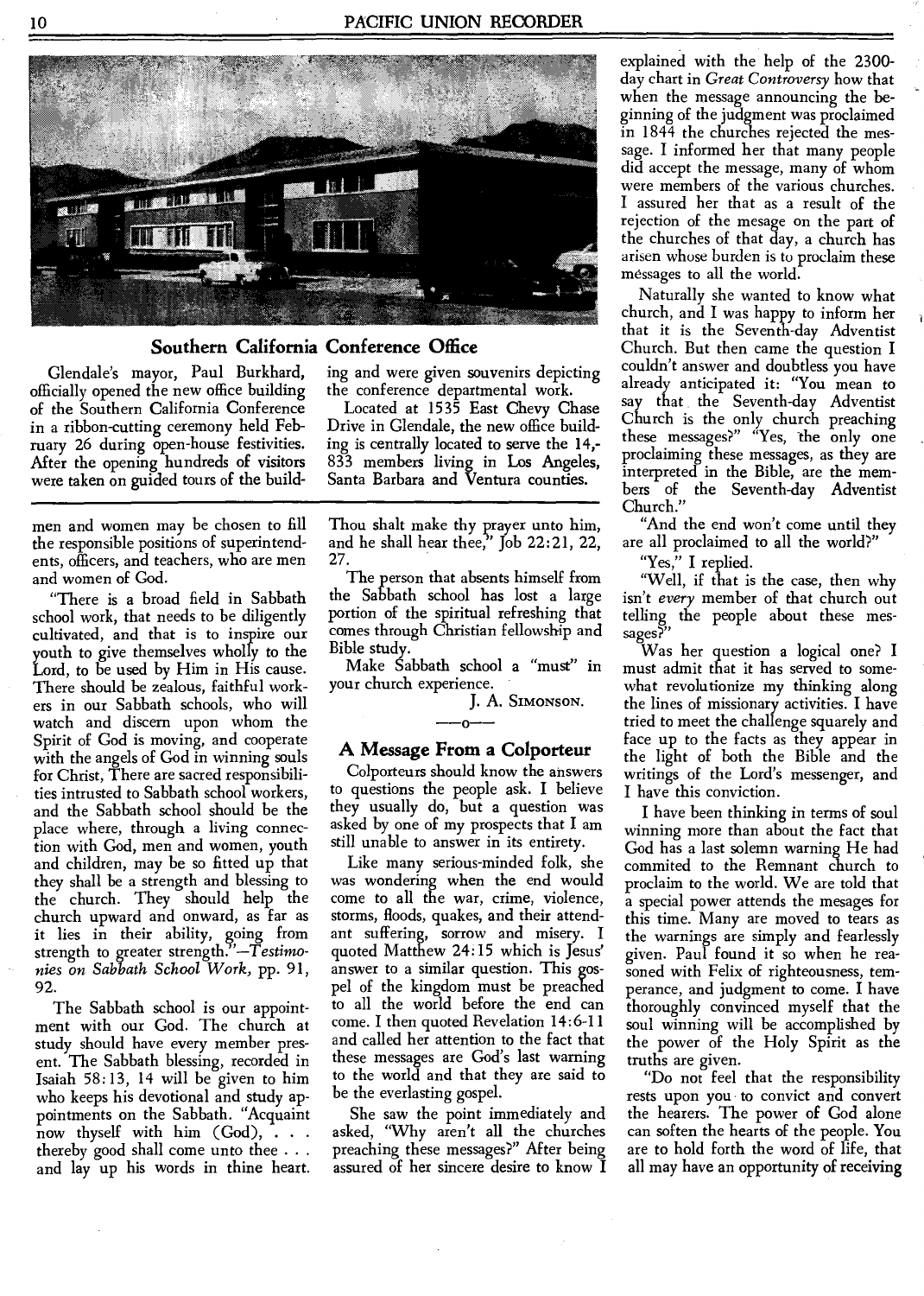the truth if they will. If they turn from the truth . . . it will be their condemnation." *Vol. 9,* p. 35.

I have asked myself, "Do I really want Jesus to come and end all the sin and suffering of this old world?" Well, I must do my part to give the warning, for I read, "The Lord God of heaven will not send upon the world His judgments . . . until He has sent His watchmen to give the warning." Read *Volume*  6, pages 14-21.

In His infinite love and mercy, God sends those fearful and solemn warnings so that every one who will heed the message may escape the destruction that is coming on the earth. If God calls YOU to join the colporteur army, don't refuse. A FRIEND.

#### **MV News**

A program for both the junior and senior youth is being carefully and prayerfully planned for the Lynwood Camp Meeting, June 25-July 5. Don Reynolds, pastor of the Hawthorne church, will be in charge of the Junior tent. Your conference MV secretary will lead the activities of the Youth tent.

We are expecting a larger attendance than ever before. The Youth tent will be 80 x 220 feet and will accommodate about 4,000. The junior tent will accommodate over 1,500.

The finest available youth speakers will participate in the Youth tent, including Elders H. M. S. Richards, Andrew Fearing, J. R. Nelson, Arthur Roth. Also, an interesting feature will be a colorful pageant presented by the delegates from Inter-America who will be attending the Pan-American Youth • Congress, on June 28.

Elder John Osborn and Elder D. L. Olsen will lead the Youth Problem Clinic, held each afternoon at 4:30.

Craft classes for both the senior and junior youth will be included in the daily schedule.

Our real objective in this coming camp meeting, will be to bring our young people to a full acceptance of

The Union College Reunion is Sunday evening, April 26, at 7 o'clock at Clifton's Cafeteria, 648 South Broadway, Los Angeles. If you did not make reservations, you are cordially invited to attend anyway.

Christ, and to deepen the Christian experience of all.

#### Summer Camps

Applications for the four Junior Camps are begining to come in. We will accept a limited number of non-Adventists providing they have good recommendations. All campers must have had their ninth birthday before the opening date of his or her camp.

Application blanks and camp folders are available from the church MV secretaries and the church school teachers.

There will be a discount to those that apply before June.

#### Ingathering

Remarkable success in finding interested people and soliciting funds is being reported by the senior and junior youth of the conference. Olga Coberrubias (ten-year old Spanish girl) received \$150 the first week of soliciting from door to door. She expects to raise \$500.

The students of Newbury Park Academy raised nearly \$400 on the afternoon of April 15.

The 7th and 8th grade students of the Gardena church school raised over \$600 before April 15, and are planning to continue on. This is only a beginning of what the reports will be in the next few days.

#### - Master Guide Banquet

The Glendale Pathfinder Sponsoring Club is sponsoring a banquet for all Master Guides, Pathfinder directors, and parents of the Glendale Pathfinders. The event will be held on Thursday night, April 30 in the Glendale Academy Cafeteria. Master Guides throughout the conference are invited, but must make reservations in advance with the MV Department, CI 3-6231. The charge will be \$1 per plate. Master Guides are requested to wear their regalia. Neckerchiefs and pins will be on sale for those that want them.

MILLER BROCKETT.

 $-$ --0 $-$ 

#### **"The Diamond Mine"**

Sunday, March 29 was another special day for the children's division leaders of the Sabbath schools of the Southern California Conference. Felt class activities were continued in the Child Evangelism center at the conference office.

Mrs. Blackmore and Mrs. Schrillo helped many of our children's division leaders to prepare materials for their Sabbath school evangelism among the children. Someone has said that the

"Sabbath school is the diamond mine of the church." Surely we will all agree and we also rejoice that so much interest is materializing for the winning of these little "diamonds" for the kingdom.

CLARENCE C. KOTT.  $- -0 - -$ 

#### **New Plans for C.E.E.C.**

The executive Committee of the newly-organized Child Evangelism Exchange Club of the Southern California Conference met April 12 to lay plans for the next meeting which is to be held on May 17, at the Japanese Seventh-day Adventist church, 3010 Eagle St., Los Angeles. An inspirational program featuring demonstrations, displays of devices, new helps and materials for Sabbath school teachers and leaders, will be presented. If you are a leader, teacher, or an assistant and have not received a bulletin announcing C.E.E.C. meetings, just drop a line to the president, Mrs. Dora Buller, 211 N. Boyle, Los Angeles 33. Give your full name, address, telephone number, and the name of your church. While these meetings are designed to help the leaders and teachers in the various divisions of the Sabbath school, they are open to all who are interested in Sabbath school work. Come with your notebook and pencil.

AUDRA WOOD, *Secretary. --0--* 

### **Address Needed**

Anyone knowing the whereabouts of Mr. and Mrs. Chauncey Reddock, please notify the clerk of the Alhambra church, L. Broughton, 1610 S. 4th St., Alhambra, Calif.

#### $--0--$ **New Members**

Recent baptisms and additions to our churches by profession of faith were reported by our ministers as follows: M. Adams, 4; W. Alexander, 17; W. Dunn, 6; A. Escobar, 9; R. Greiner, 2; C. Hall, 6; G. Hardy, 1; K. Holman, 1; P. Knox, 2; J. Lien, 2; H. Lindsey, 1; D. Loutzenhiser, 1; H. Meissner, 3; G. Millet, 3; K. Minifie, 2; A. Okohira, 3; J. Osborn, 16; D. Olsen, 4; C. Sandefur, 1; B. Spear, 4; Wm. Webb, 19; Wm. Wirth, 5.

 $-0-$ 

#### **Child Evangelism Center**

.Your Southern California Child Evangelism Center at the conference office, 1535 E. Chevy Chase Drive in Glendale will have two special days when Mrs. Blackmore will be present to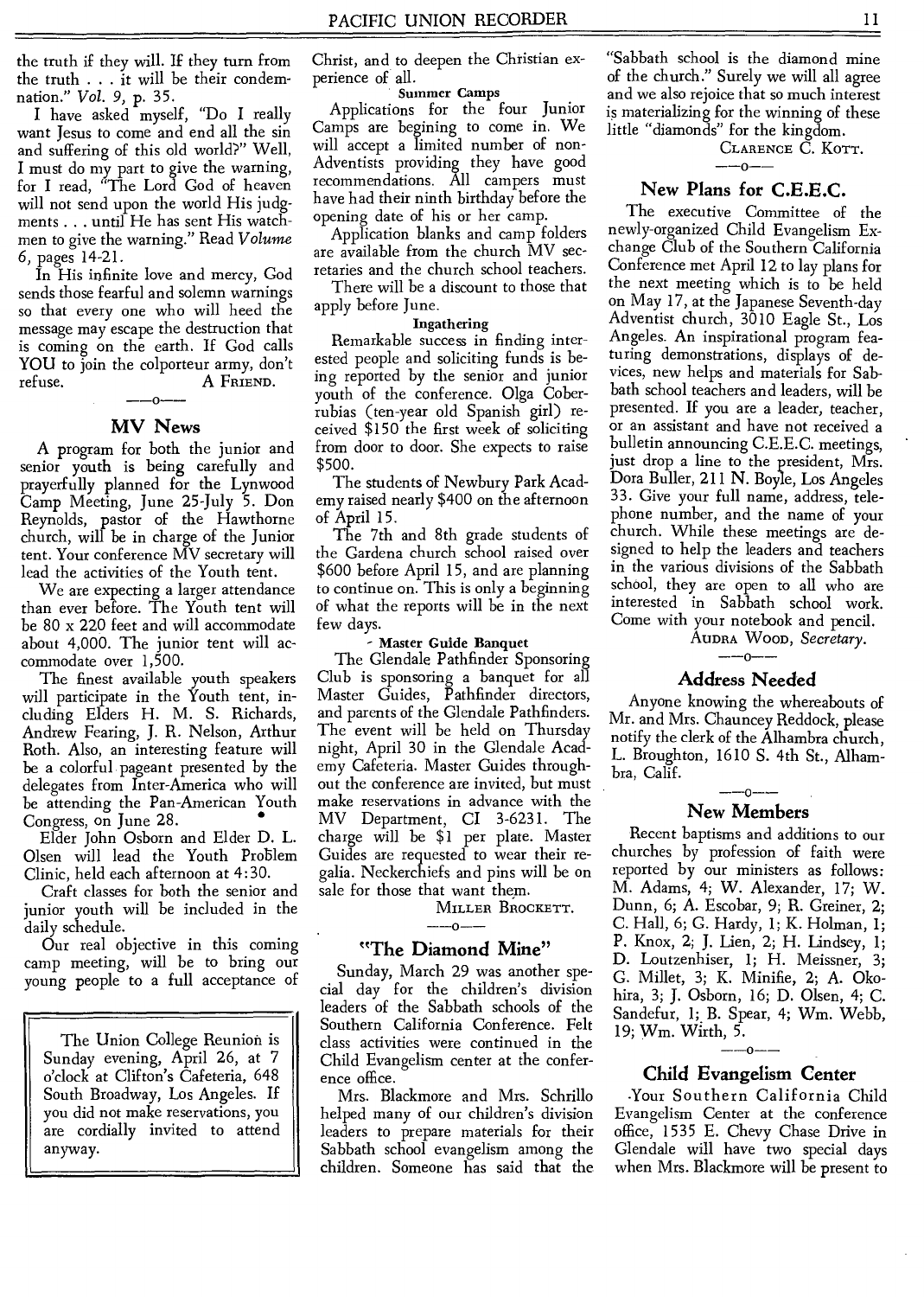give help in felt work. As many as have work to finish or who would like some help in getting started should plan to be in attendance. These days are April 26 and May 31. The hours are 10 a.m. to 3 p.m. No charge for the class. Bring your own materials or we can supply materials.

SABBATH SCHOOL DEPARTMENT. --0--

#### **Nature Club Meeting**

Dr. Glenn Stevens will lecture on "Bird Lore," and will also show Kodachrome slides and tell how to identify birds, on Tuesday, April 28, 7:45 p.m. at Paulson Hall.

## Mrs. Della Berry.<br>——0——

#### **Sabbath School Camp**

Southern California Sabbath School camp at Cedar Falls will be held this year from August 24 to 30. Include this for sure in your summer plans if you are a leader, teacher or other worker in the Cradle Roll, Kindergarten, Primary, or Junior divisions of the Sabbath school.

#### $---o---$ **June 13**

The Thirteenth Sabbath in June of this year will be observed June 13 in Southern. It was felt best to have it on this date because of conflicts with Youth Congress and Camp Meeting when many of our people will be away from their home Sabbath school.

You will need to get your programs ready early. Supplies will be reaching you early including your Thirteenth Sabbath envelopes.

Remember to promote *Three cents out of each income dollar for missions through the Sabbath School.* If all. of our members were on this program we would be finishing the work much more rapidly. Now is our opportunity. "Only a moment of time, as it were, remains. The four winds are being held until the servants of God shall be sealed in their foreheads." *Vol. 6,* p. 14.

Let us make our June 13, Thirteenth Sabbath offering a large one for God.

## CLARENCE C. KOTT.<br>-----

"The Lord has ordained that the diffusion of light and truth in the earth shall be dependent upon the efforts and offerings of those who are partakers-of the heavenly gift.... The principle laid down by Christ is that our offerings to God should be in proportion to the light and privileges enjoyed."

#### **Southeastern California**

H. H. HICKS, Pres. E. A. SCHMIDT, Sec. 9707 Magnolia Ave., Telephone Riverside 9-1350 Mail Address, Box 584, Arlington, Calif.

#### **Worthy of Honorable Mention**

Every army must rely upon its members in the ranks in order to effect a complete and thorough victory. We as Seventh-day Adventists are members of a flourishing army. This army is striving to bring to a world that is sick and suffering from other causes than disease, a hope that will give man the will to look above and beyond the murk and mire. It is quite common to hear of those who have served valiantly in the armed forces of our country, men who are outstanding for their services above and beyond the call of duty.

In the service of God's army we also have those men and women who are worthy of honorable mention, those who are willing to forsake the ways of this world and to follow in the footsteps of the Master. It is the sincere desire of every pastor that the members of his parish become more than just bodies to fill the seats of the church, that they become active soul winners. In the Chula Vista church there are four members who have so far this year been instrumental in placing over \$2000 worth of gospel literature into the hands of the people. We will never know what the full results of these contacts will mean until Christ returns to claim his own. At that time I am sure there will be many who have accepted the blessed promises of the Scriptures because some colporteur has gained a vision of the work that must be done. We do know that we are living in the twilight hour of this earth's history. I can not help but believe that we shall see many others step,out as these have and become active crusaders.

"We are living in a time when•a great work is to be done. There is a famine in the land for the pure gospel, and the Bread of Life is to be given to hungry souls. There is no better opportunity to do this work than that offered to the consecrated canvasser." *Southern Watchman,* Nov. 20, 1902.

The promised land is very near at hand. Are we ready to go up and take it or are we unable to for the giants that seem to appear. The time is now, the choice is ours, what will you do? FRED UREN.

#### **Branch Sabbath School Leads to Evangelistic Services**

Sunday evening, March 25, Brother Clarence Schram began meetings in a housing project in La Habra. Five months ago at the suggestion of Elder Dickinson, a branch Sabbath school was started in this community. Personal visitation was carried on in• the community and enrollments were taken for the Voice of Prophecy Faith Bible course. This interest has developed and opened the way for these services. •

A lady who was losing her way has been working with the branch Sabbath school and has asked for re-baptism. Through her influence others are interested in attending church. The Dorcas Society has been called on to help the needy. The husband of the lady has expressed his desire to join the church. The members of the Fullerton church are sure that branch Sabbath schools win souls.

### $-0-$ **Palm Springs Dedication**

February 21 was a very happy day for our church in Palm Springs, the occasion being the dedication of their new church building. This building is a credit to our work in this city. The church is furnished in a very splendid way with carpets, pews and pianos and all that is needed for carrying forward the Lord's work in a good way. Elder and Mrs. Rentfro, who were there during the building days are to be complimented for the splendid work they did.

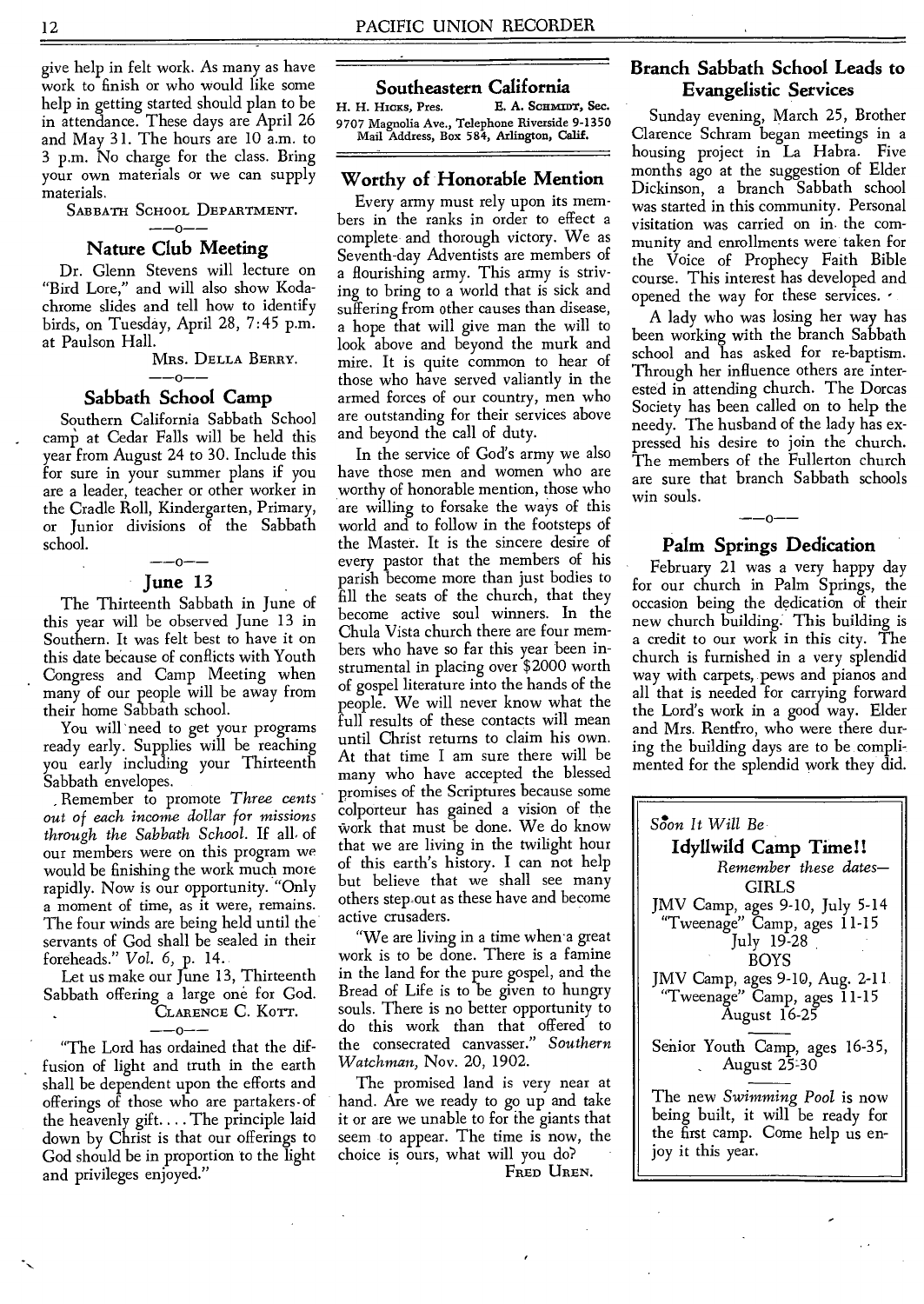

After Brother Rentfro left to take the pastorate at Vancouver, British Columbia, Brother and Sister Wilbur Nelson were invited to take charge of our work there and the Lord has blessed his ministry. Palm Springs is one of our leading resort areas. The city has grown very rapidly and the church is so located that it will serve that whole area in a good way. We rejoice to have this, another lighthouse,, dedicated free from all indebtedness where our people may meet and worship our Maker.

> H. H. HICKS. --O--

#### **Youth Congress**

It has been planned especially for the youth of the Southern portion of our conference, yes, an inspiring youth congress. Remember the date, Sabbath, May 23 at 3:30 in the afternoon. The guest speaker will be Elder Paul Eldridge, director of the Voice of Prophecy program in Japan. Excellent youth music, inspiring Share Your Faith stories, thrilling experiences of our servicemen, as well as other features will make this a program of real interest to all Missionary Volunteers and others. Check the date now and plan to join the other youth who will be attending. Watch for further details.

Charles D. Martin.<br>——0——

#### **Victorville Baptism**

Friday, April 3 was a happy occasion in the Victorville church, for on that day five members were added to the church by baptism, and one by profession of faith. These are the first fruits of an evangelistic effort which began in the church March 1. The blessing of God has rested on these meetings from the beginning, and at this writing there are at least thirty

individuals interested in studying the third angel's message.

The Victorville church members and even those from distant Lucerne Valley—have faithfully and loyally supported these meetings. Brother Richard Serns is carrying the musical responsibility and a heavy visitation program as well as assistant pastoral duties.

We solicit your prayers for the work in this desert area.

> PHILIP B. KNOCHE.  $-0-$

#### **Dedication at. Lucerne Valley**

Sabbath, February 14, was a happy occasion for the church in Lucerne Valley, located in the desert in one of California's fastest growing areas. We were happy to dedicate this new church to the Lord's service. Brother Knoche, pastor of the church, and brethren and sisters of Lucerne Valley are to be commended for their heroic efforts in building this church and equipping it with pews and up-todate church needs, while at the same time building and operating a new church school. The Lord further blessed them with an excellent well on the property. We have sufficient ground for recreational purposes for the school and to meet the growing church needs.

Present for the dedication and participating in it were: Elders A. Stewart and Bowman Deal, former pastors; Elder C. L. Bauer who preached the dedicatory sermon; Brother E. A. Schmidt, conference treasurer and the writer. Also present were representatives from the ministerial association of the area. Joining with Lucerne Valley in the services of the day were the members of the Victorville church, and in the afternoon service, the Barstow church. Also present were a number of our pastors of the<br>surrounding area. H. H. Hicks. surrounding area. --0--

#### **Around Southeastern**

Recently the conference committee asked that Elder E. R. Reynolds transfer to the Garden Grove church as pastor. Brother Reynolds was pastor of the El Centro church for about four years. His work was greatly appreciated by our people in that area. It was felt that because of his wife's health it would be well to bring them to a cooler climate. The Reynolds are located in a conference house, and have whole-heartedly entered into their new assignment.

We welcome Elder Hollis Wolcott and his family to our field. They are located in the Imperial Valley where Brother Wolcott is pastor of the El Centro church. Elder Wolcott until recently was pastor of a large district in the West Pennsylvania Conference. Because of his health he was advised to move to California, and was employed at the Loma Linda Press. He has fully recovered and has enthusiastically entered into his new responsibilities. We feel that under his leadership and the blessings of God the work will continue to move forward in that area.

The report of baptisms for the first quarter showed 114. The following workers have had a part in this report: E. J. Royer, 2; J. C. Michalenko, 2;

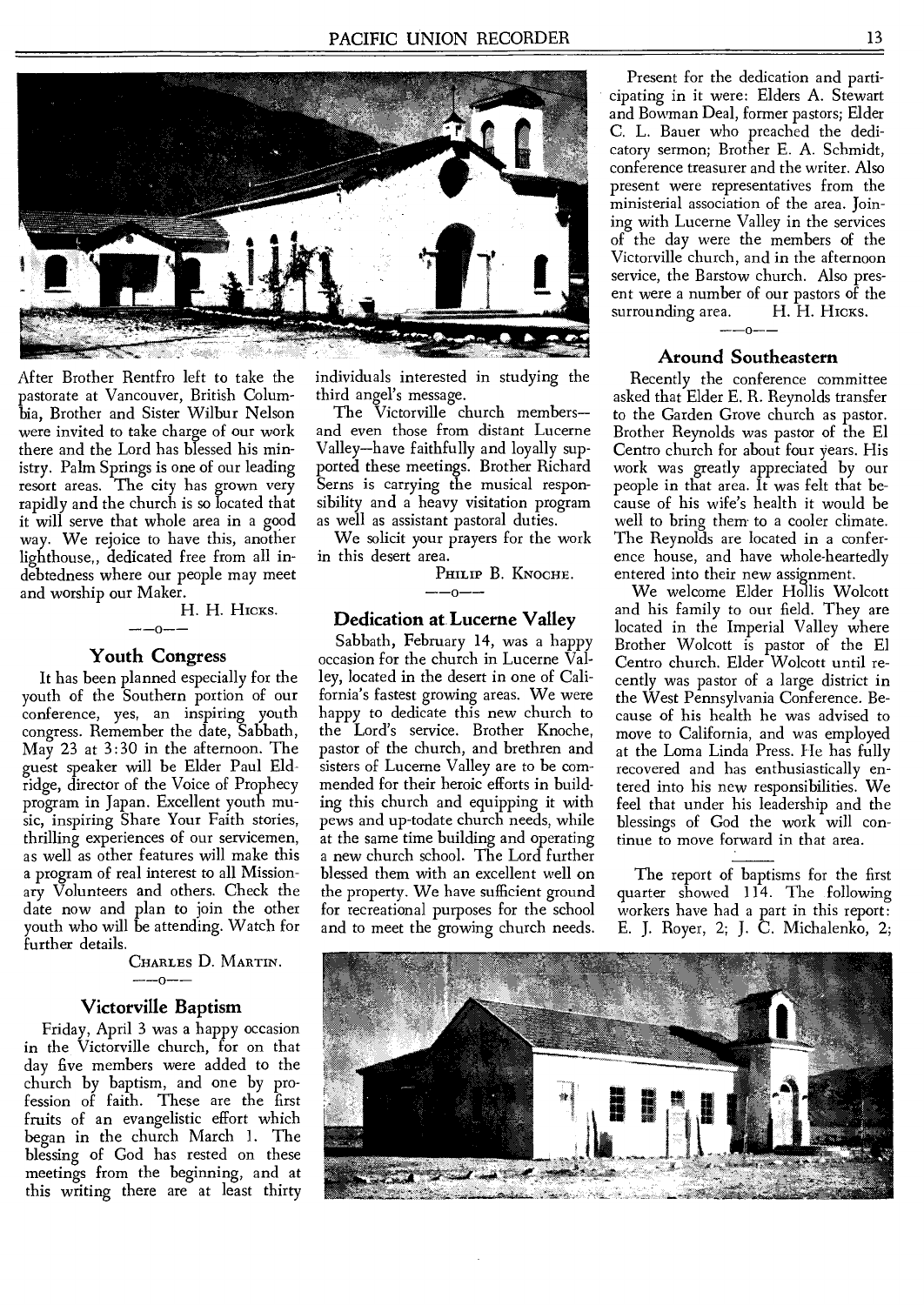Eliezer Benavides, 5; Arlyn Stewart, 14; N. F. Pease, 2; C. Mervyn Maxwell, 2; G. W. Casebeer, 2; Joseph Pierce, 1; E. R. Reynolds, 4; B. J. Savage, 2; Philip Dunham, 3; G. T. Dickinson, 6; F. L. Abbott, 4; H. A. Hansen, 1; Charles Betz, 8; E. Irvin Lehman, 3; F. B. Jensen, 7; J. E. Johnson, 1; Glenn L. Goffar, 16; Calvin Osborn, 6; W. M. Adams, Jr., 6; C. C. Cantwell, 5; Paul Diaz, 1; Calvin Sterling, 3; R. H. Kezer, 1; Earl Canson, 7.

The youth of our conference will be happy to know that we have signed a contract with the builder who will construct a swimming pool at our Pathfinder camp at Idyllwild. It is planned that this pool will be ready for the first camp this summer. The pool will be of the latest type, complete with gunite construction, chlorinator, and heating system. With this new swimming pool, our juniors and youth will have the privilege of enjoying the circle of complete camp life. E. A. SCHMIDT.

**Northern California**  CARL BECKER, Pres. Telephone Kellogg 4-1710 1811 11th Ave., P.O. Box 149 Oakland 4, Calif.

#### **Are Californians Educated?**

It is hard to believe that an educated people will not learn its lesson from what history has taught us through the years of the past. Repeatedly history has shown the disastrous effects resulting from the use of intoxicating beverages. In the defeat of nations liquor has shown itself as effective as armies. Alexander the Great, the unconquerable military genius, was himself conquered by the wine cup. Master of the world at the age of 23, he was conquered and died a slave to liquor at the age of 33. A man of distinction at 23, he became a man of extinction at 33.

On Christmas eve of 1776, at Trenton, New Jersey, Washington was able to defeat the Hessian soldiers who were

#### **Reservations**

All rooms in the dormitories have been reserved for camp meeting, and there are no more dormitory rooms available. There are still some tents available.

celebrating with feasting and drunkenness.

On a later December night, December 7, 1941, our moral defense at Pearl Harbor, due to liquor, was so poor that we suffered a disastrous defeat. Germany lost World War I, because her soldiers misspent their time in the wine cellars of the French.

Alcohol has been credited by our great military men with being responsible for the fall of nations, and with being responsible for destroying more men and supplies than have war machines.

One of the great lessons of history is that nations cannot become strong, that they cannot remain strong, and that they cannot expect to. exist if fighting men are constantly kept in a stupor by liquor. American ideals and freedoms cannot be preserved in alcohol. When will Californians be worthy of being called educated?

J. WALTER RICH.

#### **Crescent City**

The Lord is doing a good work for us away up here in Crescent City. Elder Roger West is having outstanding success in a difficult field. He is assisted by the lay workers in the church. Perhaps never has a group of members been more cooperative in attending, bringing their friends, and taking part in a series of meetings. We are thrilled with the way the Spirit of God is working on the hearts of these people.

We had our first baptism on Friday evening, April 10; and are planning baptisms each Friday night or Sabbath for a few weeks. Surely God is bringing us a rich harvest of souls in this difficult place. Please remember us in your<br>prayers. Mrs. Arrnur Marrny. prayers. MRS. ARTHUR MARTIN. --0--

#### **Mother Lode Nature Club News**

Region 3 was adopted by the Mother Lode Seventh-day Adventist Nature Club of Camino-Placerville at a recent meeting at the Consumnes Mine.

Representatives from the districts within the region voted unanimously for this adoption and to retain the existing name of the club.

An executive secretary from each district will represent the club in his district and meet with the executive committee at large to plan club activities. • His duties consist of club promotion, and membership promotion within his district.

Lodi Elementary School and Home and School Association present

#### *Sixth Annual*

#### **Pet and Hobby Show**

May 3-4 to 8 p.m.

A tremendous project is again planned for you.

Displays of crafts, arts, hobbies, activities and accomplishments.

Spectacular bicycle pageant and display.

Hot foods prepared to your taste and enjoyment.

Booths featuring special foods.

Entertainment planned every minute.

Valuable prizes given *free* hourly during entire performance.

Remember the time! Remember the place! Come for enjoyment. Come one! Come all!

Address: 1001 S. Garfield St.

Nearly one hundred nature enthusiasts from Region 3 reveled in the out-ofdoors at the Consumnes Mine, March 29. A number of excellent mineral specimens were collected. A hike to crystal caves with its glorious display of stalactites and stalagmites proved inspirational.

EUGENE ERICKSON.

#### **OBITUARIES**

**WAHLEN** — Dr. John A. Wahlen was .born June 22, 1892, in Hewlett, L.I., N.Y. He completed the premedical course at Atlantic Union College and entered the College of Medical Evangelists, from which he was graduated with the class of 1924. He prac-ticed medicine in Montebello, Calif. for nearly a quarter of a century and *was* respected and loved both as a physician and as a spiritual adviser. He was chairman of the board of elders at the White Memorial church for a number of years. In 1924 he was married to Miss Aileen Nicola, who survives him, as do their 3 children, Marquise, Donald, and Raymond; a brother, and a sister. His **faith in**  God never wavered, the resurrection hope sustained him to the end.

Dur.nAR—Henrietta **P. Dunbar** was born in Minnesota Feb. 9, 1895; and died at La Sierra, near Arlington, Calif., March 8, 1953. She was a charter member of the North Hollywood church and was a faithful and devoted member of the church. She is survived by her husband, Clarence **Albert Dunbar; 2** sons, Richard and **Paul Dunbar; 2 daughters, Mrs. Shirley Rusche and Mrs. Ruth Garlick; 7**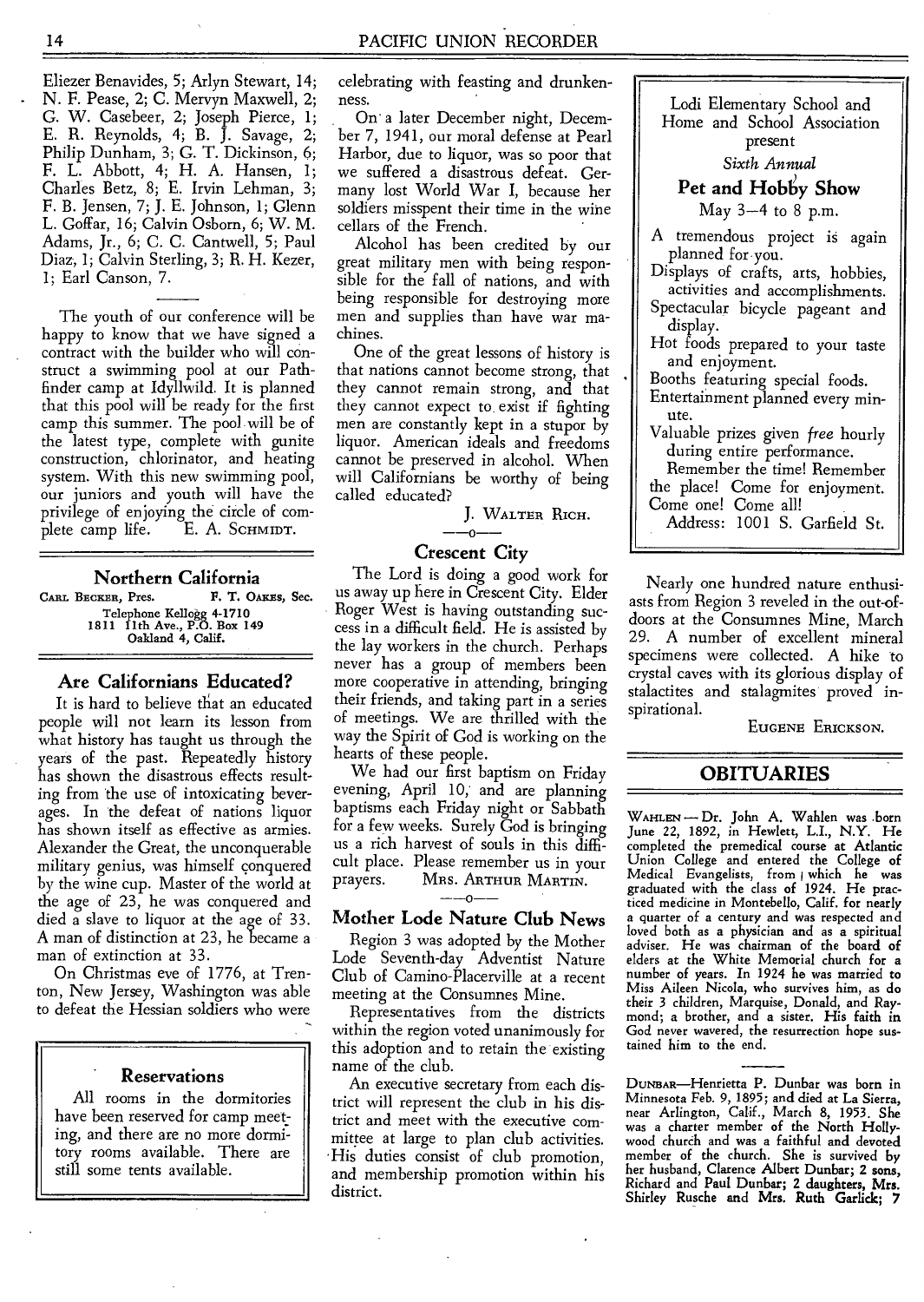grandchildren; her mother, Mrs. Richard Klitsch, 5 brothers and a sister.

GATEwoon—John Robert Gatewood was born in Polk Co., Mo., and passed away in Puente, Calif., March 18, 1953. He faithfully followed the truths of the message. He leaves 2 daughters, Mrs. Mamie Gibbon and Mrs. Theresa Vroman.

WALLING—May Walling was born Dec. 31, 1869 near Boulder, Colo.; and passed to her rest at Azusa, Calif., March 16, 1953. Sister Walling was brought up by Sister Ellen G. White and was Sister White's nurse at various times, and cared for her in her last days. Sister Walling is survived by a brother, Elmer E. Dunn.

#### **ADVERTISEMENTS**

Reference from the conference president must accompany request for advertising space in the **RECORDER,** send your ad and the necessary \$2 to him.

Advertisements are accepted for one insertion only. Rate: \$2.00 for fifty words or less. Cash must accompany the advertisement.

Advertising is limited to Seventh-day Adventists except where a service may be rendered to our members. Real estate ads must be from owner and refer to one property only. Complete information as to admissible advertising may be secured at your local conference office, through which all advertising must go. It is understood that the **RECORDER** can assume no responsibility for advertisements appearing in these columns.

**HAMILTON** Music Stands No. 600, \$3.50. Harmonicas 50 cents and \$1. Strings for violin, guitar, mandolin, string bass, cello, and zither. Violins, violin bows, and violin makers supplies. Complete repair and overhaul of pianos within 20 miles of Los Angeles. Schools write for quantity prices. Vermont Piano Shop, 7314 So. Vermont, Los Angeles 44, Calif. PL 3-0123.

THE **HOLLYWOOD LIQUEFIER** reduces any food to liquid form in less than two minutes; thus providing beneficial bulk without irritating roughage, and greatly multiplying the vitamin and mineral value of your food. Countless home uses. Send for descriptive details. Charles M. Cottrell, authorized distributor, 5140 Ellenwood Dr., Los Angeles 41, Calif. Phone ALbany 4865.

**FOR SALE—Used** tape recorders \$56.50 and up. Easy terms on new tape recorders, high fidelity home music systems, public address systems, projectors, phonographs. Also a wide selection of sacred and classical records. When you visit P.U.C., come in and see us. Buhlers' Recording Service, Angwin, Calif. Phone St. Helena 29-R-4.

ALL-on-one-floor 7-room house, plus apartment, all insulated. Fireplace, central heat. Provincial kitchen. Chamber's range. Photographic darkroom. Badminton court. Double garage. One acre, level, beautifully land-scaped. 425 Clark Way (Old Faculty Hill), Angwin. Reduced from \$17,500 to \$15,000. **Shown by appointment. R. T. Olson, Ross, Calif. Phone GLenwood 4-6951.** 

**MODERN NOME, 2** bedrooms and den. Fireplace, hardwood floors, tile, stucco. Acre good ground, irrigation well, fruit and shade trees. Near S.D.A. schools. \$9,500, with \$2,000 down. Percy R. Nydell, 5170 Holden Ave., La Sierra, Arlington, Calif. Phone Riverside . 9-1106-R.

**FOR** SALE.—Ten acres of farm land, not level but in good condition. Near church and church school. Will make an ideal ranch home. 1 mile off Highway 99 between Chowchilla and Madera. \$1600 cash. Write 2916 V St., Sacramento, Calif. HIllcrest 6-0987.

**FOR SALE.-20** acres good land, 34 miles south of Sacramento near Lockeford and Galt. Land leveled ready to seed. No buildings, no well. Irrigation water available next door. \$6,000 full price, some terms. Rt. 1 Box 150, Acampo, Calif. Call Lodi 9-5087, 12 to 2 p.m. or evenings.

**FOR SALE.-9** 1/2acres foothill land, Yuba Co. Calif. Modern 2-bedroom stucco house; soft spring water, good pressure. Garden and or-chard ground, balance timbered pasture. Creek passing through. Delightful climate. Adventist community, church school. Only \$4,680, easy terms. Write Mrs. Mary G. Cummings, Rackerby, Calif.

**DRIVING** to New York, N.Y. Leaving May 24; have room for 3 or 4 passengers **to go**  and share expenses. Driving 1952 Chevrolet sedan. Can take passengers part way, if so desired. If you are interested, please contact David H. Calkins, 2247 West Park Ave., Napa, Calif.

**AVAILABLE** May 1, new furnished apartment. Automatic natural gas heat. Approximately 2 blocks to the St. Helena Sanitarium. Phone St. Helena 300, ext. 253, days; St. Helena 62-R-4, nights. L. C. Christensen, Box 234, Angwin, Calif.

**WILL TRADE** income property, 2 homes of 2 bedrooms each, located on 2 large joining lots, with 2 fig, **1** almond and 34 apricot trees. 2 miles from Mountain View. Wish excellent condition established rest home or motel, prefer California. Write to 615 Benvenice, Los Altos, Calif.

**FOR SALE.-3** 1/2acres near Santa Cruz; 3-bed-room house, 2 bathrooms; family orchard, large garden plot, room for cow and chickens, some fenced pasture. 2 miles to church,  $\frac{1}{2}$ mile to 10-grade church school; near Monterey Bay Academy. Price \$9,500. Write W. L. Plummer, 1305 7th Ave., Santa Cruz, Calif.

WANTED.-An elderly S.D.A. woman as a companion to share a comfortable little house, modern. Separate bedroom, with right to the rest of the house free. Owner able to do her share of housework. Applicant to furnish her board and half utilities. P.O. Box 263, Soquel, Calif. Phone Santa Cruz 6267-W.

**FOR SALE. — 8-room** house, 2 baths, cellar, large closets, furniture, large garage with room and trailer house. Shop. Lot 50x310 feet. Berries, lemon and orange trees. \$12,000; terms. **Block south of La Sierra College at 11950 Raley Dr., Arlington, Calif. Write Mrs. A. A. Carscallen, 105 So. Rose St., Lodi, Calif.** 

**WANTED. —** S.D.A. secretary - receptionist for physician. 40-hour week; salary open. Marvin H. Moore, M.D., 1605 No. Fulton, Fresno, Calif. Phone **6-0759.** 

**WANTED TO RENT.—Elderly** couple with small income wish 4 or 5-room house in country, foothills, or mountains, sheltered from winds. Mild climate. Reasonably near church. Need electricity, garage, garden space, room for chickens. Nothing fancy. Rent around \$30 a month. S. M. Jacobs, 6142 Pala Ave., Maywood, Calif. Phone Lucas 8683.

WE Do **CARE** to have all your used S.D.A. periodicals except *Review,* especially *Signs.*  We are willing to pay postage. But if you need any for missionary work let us know and we will send it to you postpaid anywhere. So let's pull together. Voochen Real Estate Office, 1340 E. Colorado St., Glendale 5, Calif. Citrus 2-2172.

**CALIFRUIT** Ripe olives are economical at pres-ent packing-season prices. Use freely, they're good for you. Request our spring price list for olives, dried fruit, shelled nuts. 15-pounds hydrated Deglet Noor dates, express prepaid, \$4.50. Califruit, Calimesa, Calif.

**FOR SALE OR LEASE—Nice** 10-room home and income property in Orland. Established health foods and school trade. Also apartments. Ideal location near business section of city. Lawns, shade, trees. Home furnished or unfurnished, with stock or without. Sacrifice to right party. Box 665, Orland, Calif.

**FOR SALE.—Income** property. Front house, 1700 square feet; 3 bedrooms, hardwood floors, fireplace, insulation, automatic furnace, tile kitchen and bath. Rear, lovely new 2-bedroom house, insulated. Large lot, well for irrigation; fruit, nuts. Block from college campus, store, bus. Edward Heppenstall, La Sierra College, Arlington, Calif. Phone Riverside 9-1399-R.

**FOR SALE—New,** modern, cozy 4-room house with *fireplace,* breakfast nook, hardwood floors, tile sink, etc.; also large garage. Block from Highway 395 and mile from S.D.A. church and church school. Priced for quick sale, \$11,000; terms. Ray Peterson, West 13th St., Escondido, Calif.

**MEDICAL SECRETARY WANTED.—Must** be able to take dictation from radiologist and complete group insurance forms. 40-hour week, work every other Sunday morning. Salary open. Torrey 7-1717. Doctors Ray and Mourer, 16925 Bellflower Blvd., Bellflower, Calif.

**FOUR UNITS,** one mile to Glendale Sanitarium. 3 have 2 bedrooms each; separate house for owner. Easy renting. Separate yard for each one. Income \$305. \$9,000 down. Bought larger property and want to pay **off. P. A.**  Voochen, 1522 Dixon St., Glendale 5, Calif. CItrus 4-3609.

**FOR SALE.-3-bedroom** home with full basement; unfinished apartment with attached garage in rear. Large lot, 66x307, suitable for poultry, cow, or horse. Fruit trees. Near beautiful recently built church and 8-grade church school. Bus transportation to Lynwood Academy. 4917 No. Lante **St., Bald-win Park, Calif. Fleetwood 7-2357.**